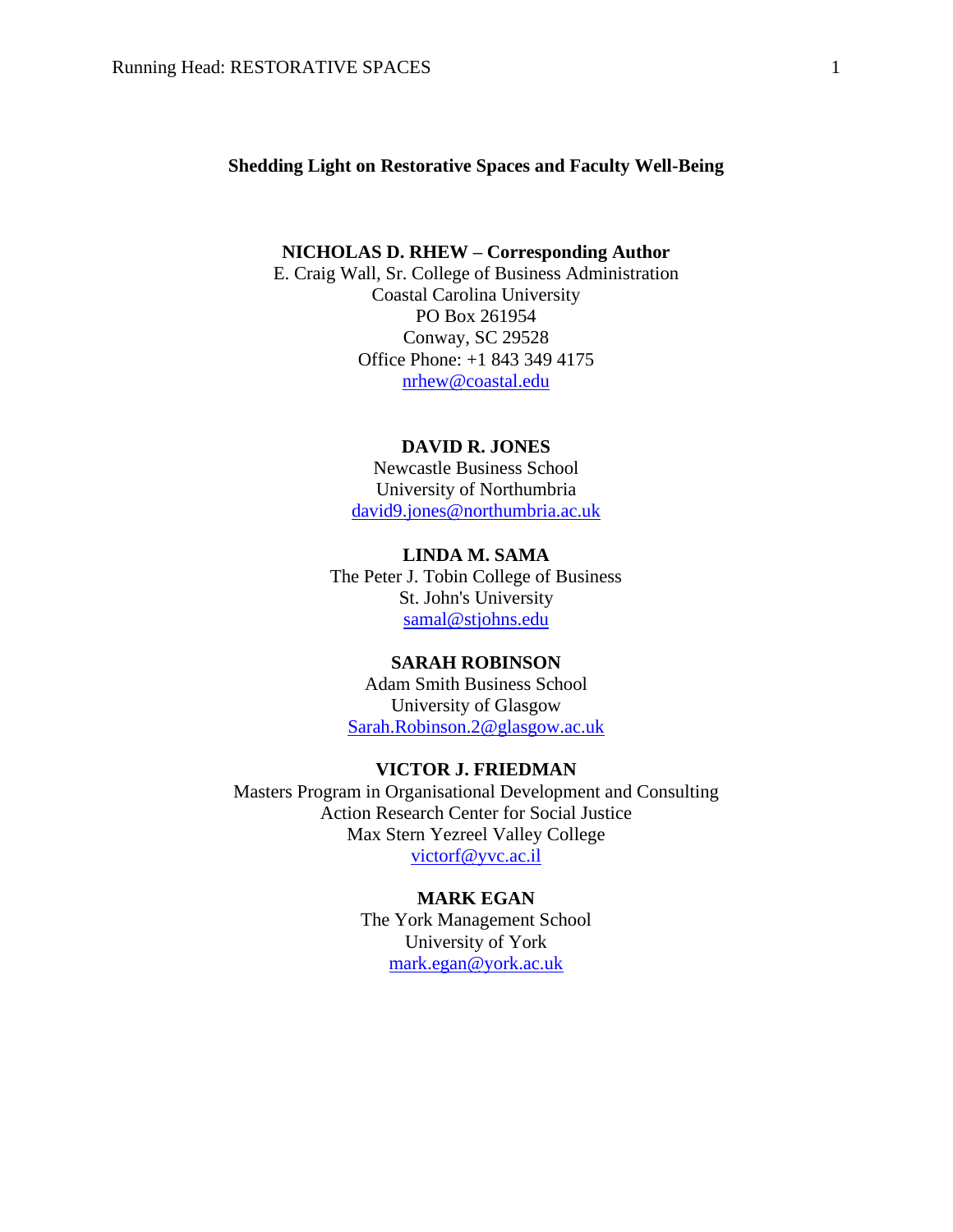## **Abstract**

The nature of academic work has changed dramatically in recent decades, resulting in part in decreased well-being among faculty. In this essay, we discuss these changes and their effects, with a focus on coping through restorative spaces. While faculty members may frequently conceal their restorative spaces in fear of how our time spent in them may be criticized, we seek to shed light on this important coping tool through sharing six unique restorative space narratives. Drawing from these vignettes, we encourage faculty members to share their own stories of restoration in their academic communities to counter the busyness narrative that pervades many academic spaces, and we call on colleges and universities to acknowledge and support the creation of restorative spaces for academics within their institutions.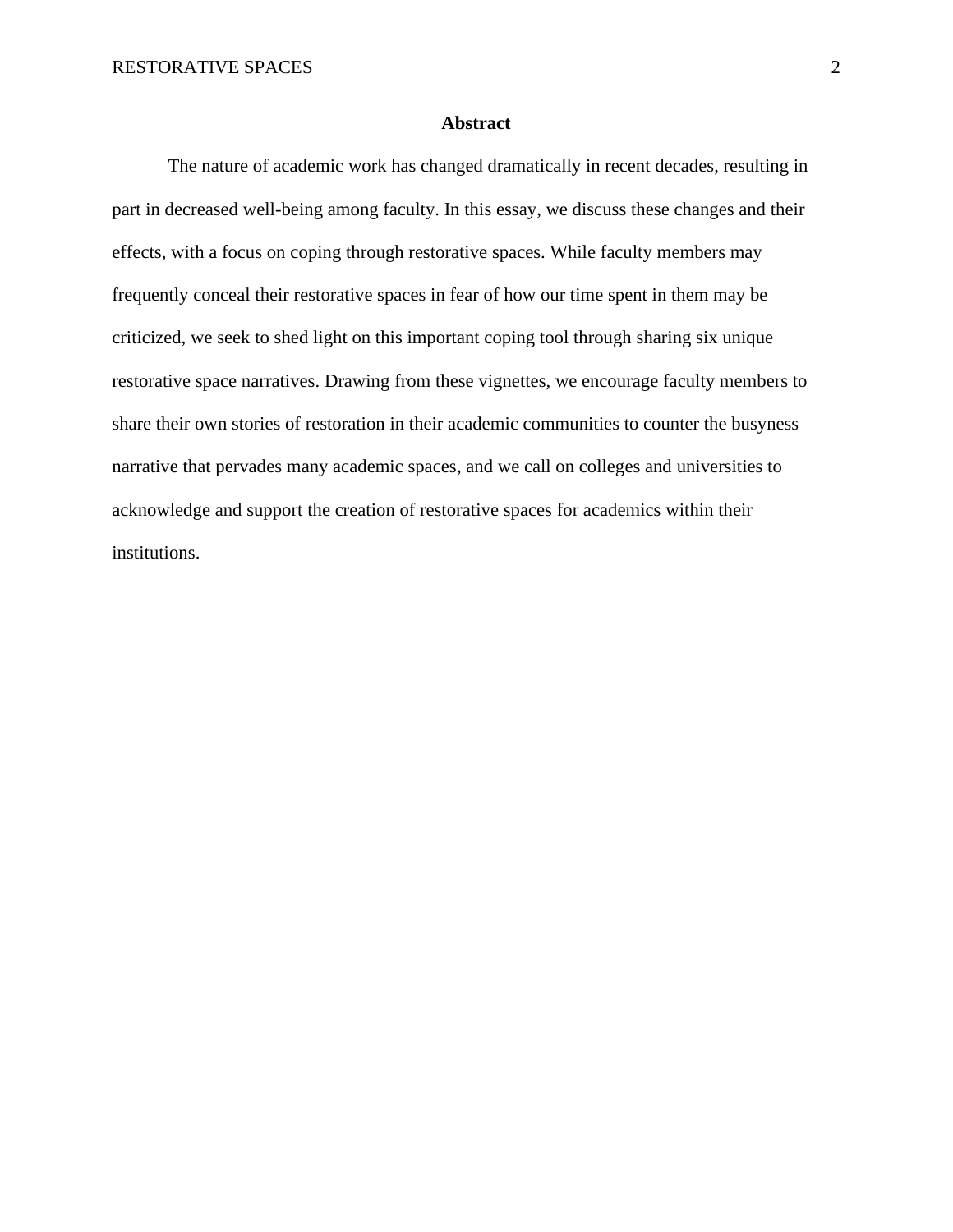## **Shedding Light on Restorative Spaces and Faculty Well-Being**

Recent work has highlighted disturbing trends in students' mental health and well-being (Gaultney, 2010; Matthews, 2017; Stixrud, 2012). Notably, Stixrud (2012: 135) suggests that the "stress-soaked atmosphere" facing students "is poisonous to learning, judgment, and adaptive functioning – and to the physical and mental health of individuals and organizations." This stress and its results are particularly problematic for creativity and adaptability, which are two skills demanded by employers (Carnevale, Gainer, & Meltzer, 1990; Chanler, 2019; Lippman et al., 2008). In response, offices devoted to student counseling and healthy living have proliferated on university campuses. But a focus on faculty mental health and well-being has been lagging at best, leading Smith and Ulus (2019) to ask, "Who cares for academics?"

The nature of academic work may be inherently problematic for well-being, and recent changes in higher education exacerbate this problem. Some have characterized the academic profession as a "calling" (Brower, 2013) or even "sacred" (Walsh, 2013). While a calling may sound pleasant, Bunderson and Thompson (2009) noted that those engaging in such deeply meaningful work were more likely to sacrifice pay, personal time, and comfort for work. Other scholars have highlighted the negative impacts on mental health of the peer review process and the regular rejection that characterizes its intensely competitive nature (Day, 2011; Horn, 2013). Lastly, shifts toward managerialism and an audit culture in recent decades exacerbate these problems (Bristow, Robinson, & Ratle, 2019; Harley, Muller-Camen, & Colling, 2004; Kenny, 2018) and may be counterproductive to quality work (Craig, Amernic, & Tourish, 2014; Walsh, 2011). As public funding is cut and the pressure of rankings and assessment is increased, faculty are asked to do more and more with less and less (Baker, Pifer, & Lunsford, 2016; Bristow, Robinson, & Ratle, 2019; Flaherty, 2018; Shaw, 2014).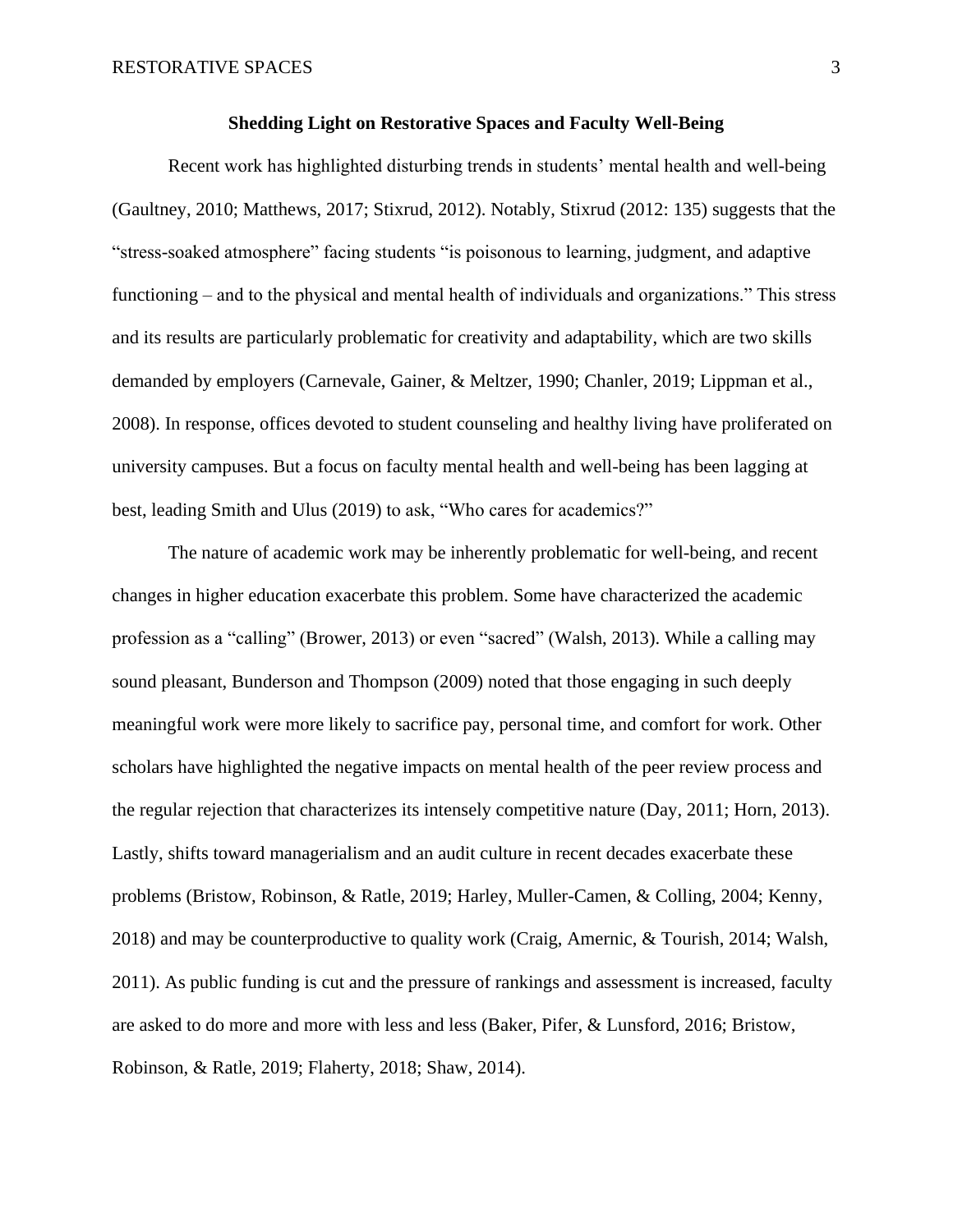In this essay, we explore how these trends and characteristics of academic work lead to resource depletion resulting in poor mental health and well-being, drawing on three theoretical perspectives: conservation of resources theory, the effort-recovery model, and attention restoration theory. We then shift our focus to improving faculty mental health and well-being through restorative spaces. Grounded in the literatures on respite, recovery, and restorative spaces, we provide six narratives to shed light on how faculty may use different, individually tailored restorative spaces to counter these pressures. By sharing these narratives and the themes found across them, we hope to encourage others in the academy to reflect on how they can or do use spaces for replenishment and restoration, rather than continued and quickened depletion and degeneration.

#### **A Problematic and Changing Landscape**

Recent work has pointed to increased workload as problematic for mental health and well-being (Baker, Pifer, & Lunsford, 2016; Flaherty, 2018; Krause, 2018; Shaw, 2014; Smith & Ulus, 2019). Shaw (2014: para. 5) reported, "Over half of academics, from the UK and overseas, say a heavy workload is having an impact on their mental health. A lack of support is also a key issue affecting 44% of respondents, which is felt across all ages from 25-64 years. Just under half of respondents say they feel isolated, and others raise concerns around a 'bullying culture', job insecurity and a culture of long work hours." These results are supported by Baker, Pifer, and Lunsford (2016), who found that faculty across ranks in liberal arts colleges ranked workload as the greatest professional challenge they currently faced. Likewise, Flaherty (2018) reported that a majority of associate professors in liberal arts colleges surveyed by the Collaborative on Academic Careers in Higher Education noted difficulty in balancing teaching, research, and services activities, much less work and non-work commitments. In the context of Czech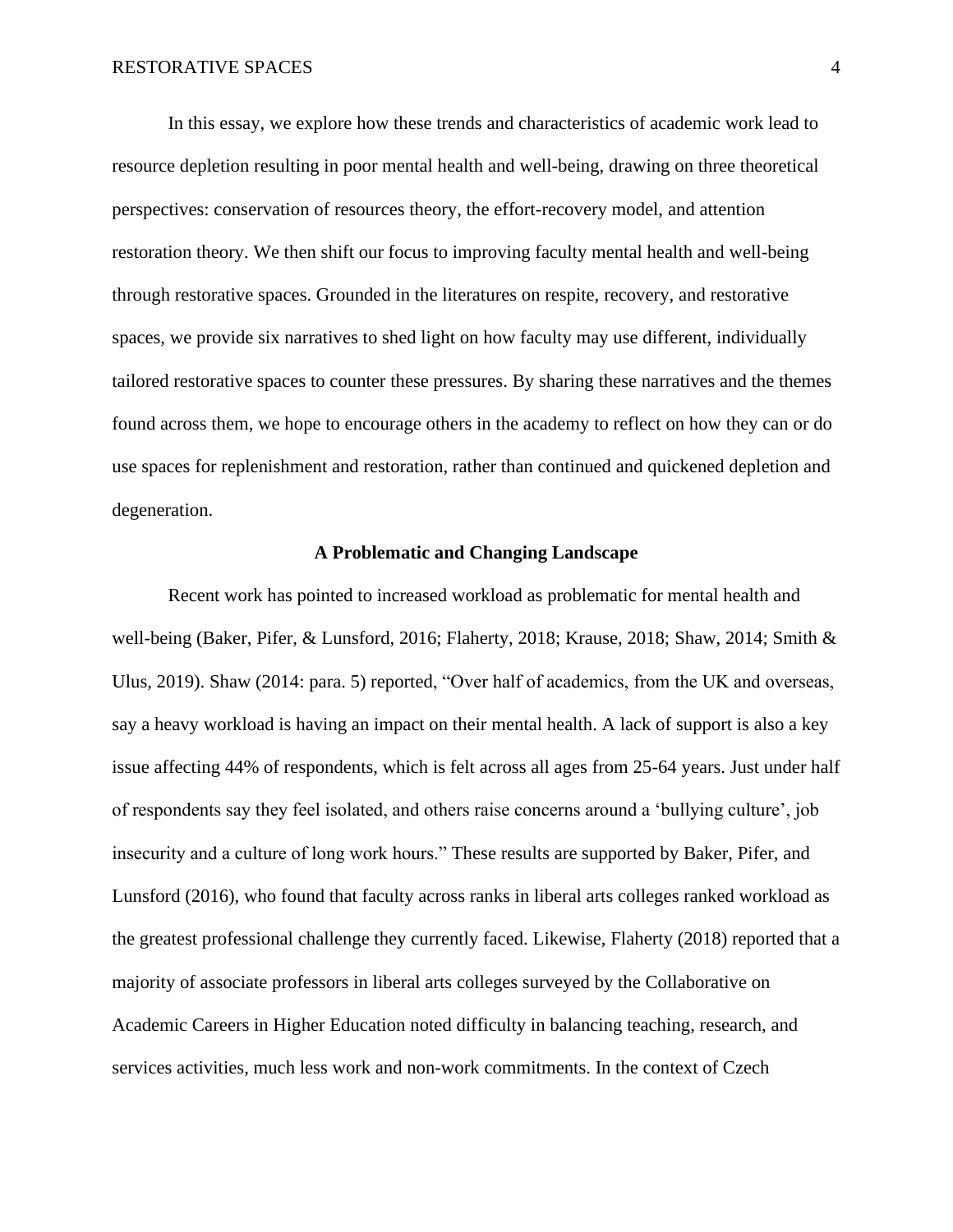universities, Mudrak et al. (2018) found that work-family conflict was the most significant stressor for academics, which may be driven in part by expanding workloads.

What is behind these increased workloads? Many have decried the rise of managerialism and an audit culture within the academy and reductions in public funding of higher education (Bristow, Robinson, & Ratle, 2019; Craig, Amernic, & Tourish, 2014; Harley, Muller-Camen, & Colling, 2004; Kenney, 2018; Walsh, 2011). Faculty workloads typically comprise teaching, research, and service activities, and each area has fallen prey to these pressures, leading Kovoor-Misra (2012: 279) to characterize the modern business school professor as an academic ""decathlete' who needs to excel in multiple 'sports' to be successful." Interestingly, while educators are called upon to engage in deep reflection and thoughtful discourse, an emphasis on speed dictates how professors deliver their courses, grade student work, and respond to the research enterprise, driving a focus on efficiency over effectiveness. While some professions embrace slowness, academe has fostered an environment of haste and hurry (Berg & Seeber, 2016).

In the context of teaching, managerialism and reductions in funding have led to increased reliance on non-tenure track appointments that typically carry a heavier teaching load, but come with little to no job security. Moreover, reductions in funding have led schools to seek more international students to fill funding gaps (Kraimer et al., 2019), which requires additional preparation time to find meaningful activities and examples for more diverse audiences (Mitchell, 2007). The demands of globalization have led to a proliferation of programs taught in English in locations where English is not the primary language. Bristow, Robinson, and Ratle (2019) demonstrate how this may be problematic through the story of one early career academic who added English training to his schedule to prepare to teach in English, incurring monetary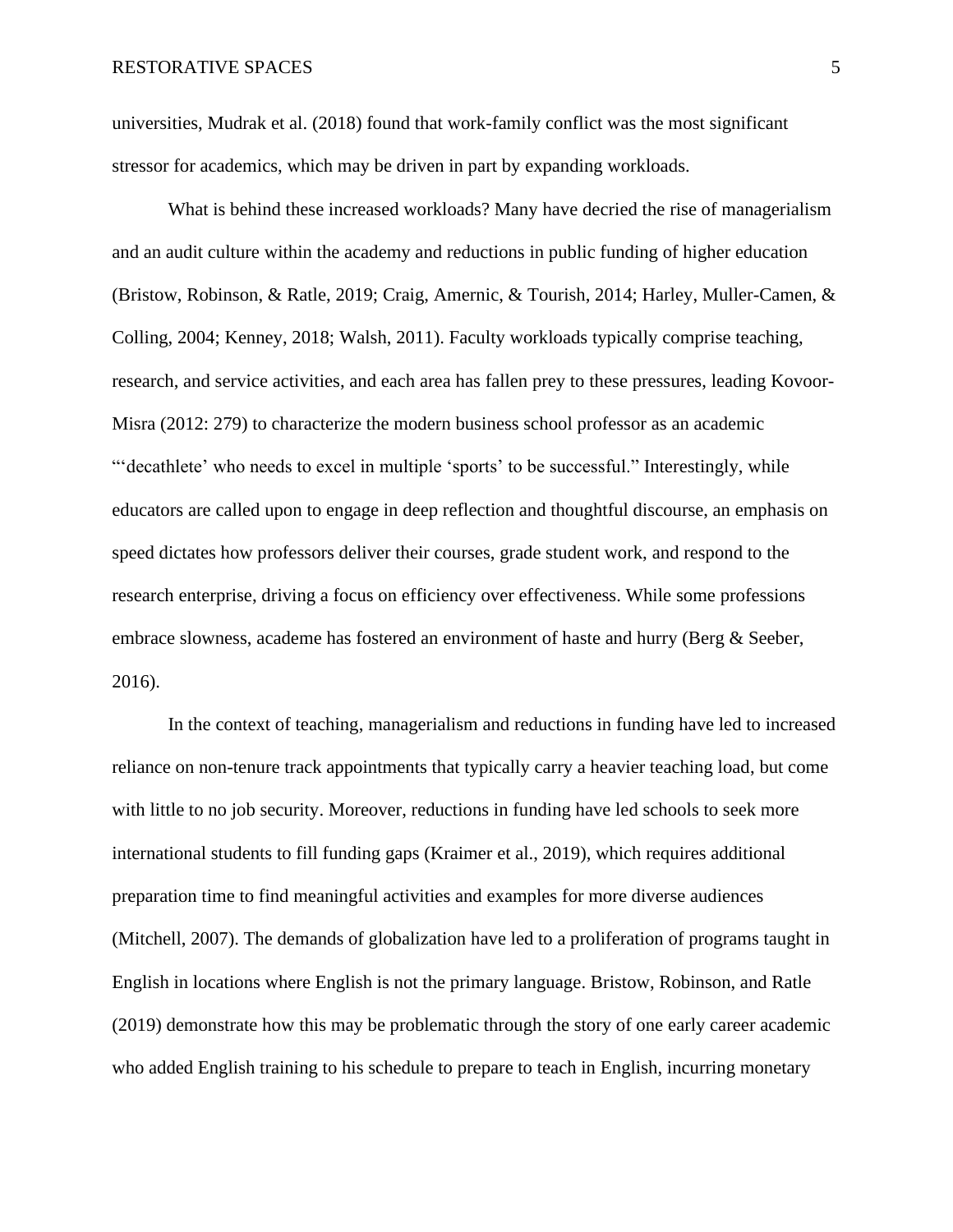and time costs. Lastly, reductions in funding have also led many schools to increase revenues through executive education and certificate programs, which requires teachers to augment their skills and knowledge to effectively reach a different audience (Harley, 2019; Mitchell, 2007).

Similar time pressures exist in the research and service components of faculty work. While the activities needed to do good research frequently require blocks of uninterrupted time (Mitchell, 2007), that time is easily pushed aside to accomplish more immediately pressing teaching and service tasks (Bristow, Robinson, & Ratle, 2019). This is especially problematic in national contexts where research output is regularly evaluated nationally, with results informing resource allocation (Bristow, Robinson, & Ratle, 2019). In these contexts, faculty face increased pressures to publish at the highest levels, which, given high rejection rates (Day, 2011), requires intense time commitment (Harley, 2019). In the service component, the increased reliance on non-tenure track faculty increases the traditional service load for those in tenure-track positions, as many contract faculty are not required to engage in service. Moreover, reductions in public funding have increased reliance on student-generated fees, which, in turn, has increased pressures to capture and retain more students and grant funding, tasks that are increasingly falling on early career academics (Bristow, Robinson, & Ratle, 2019).

Lastly, apart from specific teaching, research, and service demands, or perhaps informing them, the characterization of the academic profession as a calling (Brower, 2013; Walsh, 2011) or as sacred (Walsh, 2011) likely leads to work overload. In his presidential address at the 2010 meeting of the Academy of Management, Walsh (2011: 223) stated, "Many of us are drawn to our work – maybe better said as drawn to our calling – by the allure of the life of the mind and for the chance to serve others," which are sentiments echoed by Brower (2013). While viewing work as a personal calling has been associated with many positive outcomes, Bunderson and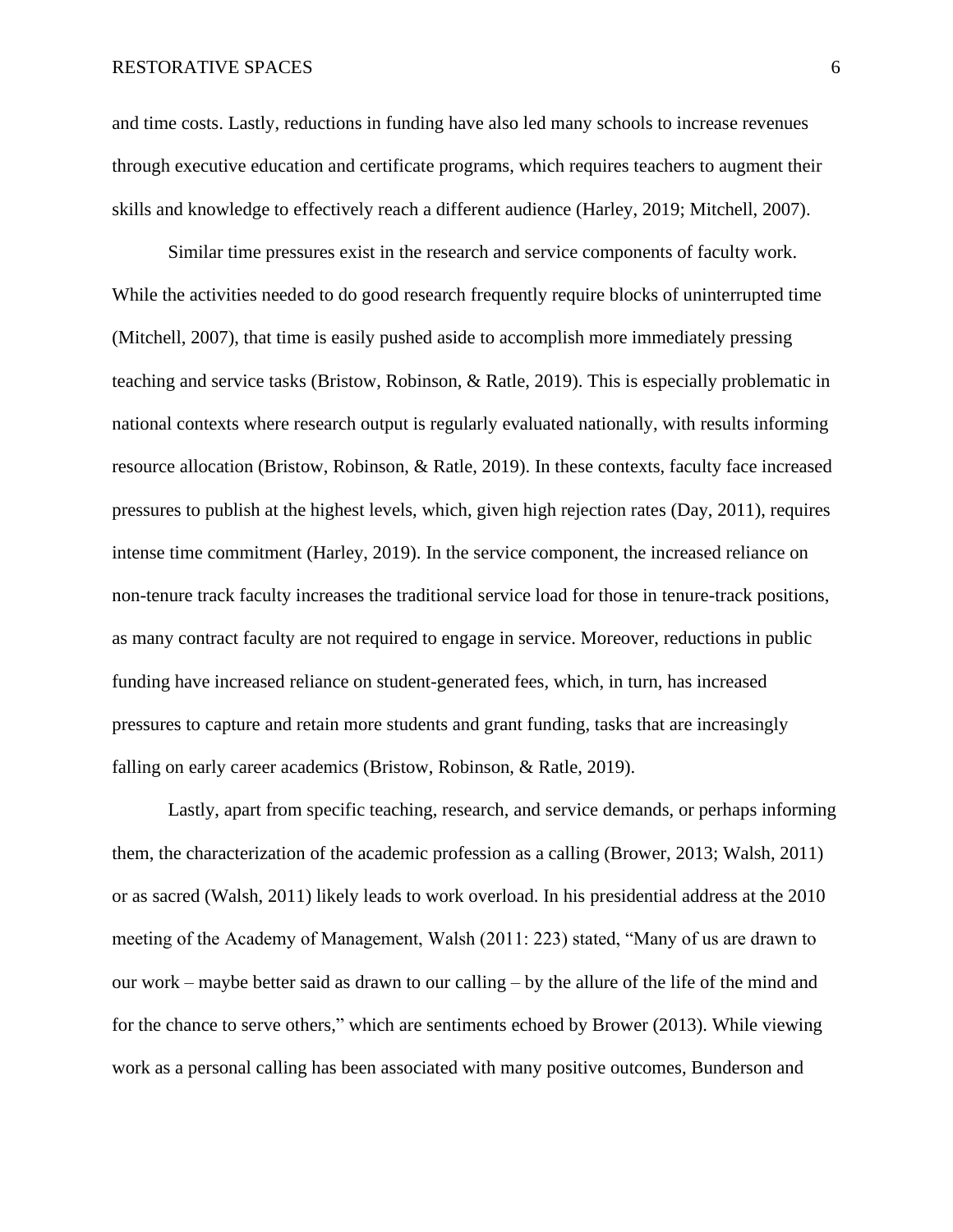Thompson (2009) noted that it also comes with costs, as a sense of calling leads to moral duty that, in turn, leads to increased sacrifice and exposure to exploitation. Thus, while seemingly harmless, perceptions of academic work as a calling–and the narratives built around them–may, in fact, lead faculty to take on more work, even especially challenging or emotionally taxing work, in an effort to fulfill their felt moral duty.

## **Resources, Recovery, and Restoration**

Conservation of Resources (COR) theory (Hobfoll, 1989), the Effort-Recovery (ER) model (Meijman & Mulder, 1998), and Attention Restoration Theory (ART)(Kaplan & Kaplan, 1989) provide fruitful avenues for exploring why academic work and its changing nature are contributing to decreased faculty well-being and, more importantly, how to counter these effects. Born in the psychology literature as a model of stress, COR theory is a broadly applied motivation theory that suggests that individuals are motivated to protect and acquire resources, broadly defined and including psychological resources, and that resource loss leads to stress and burnout (Halbesleben et al., 2014; Hobfoll, 1989). The ER model posits that effort – including psychological effort – is limited and that expending that limited effort in work tasks leads to psychological and physiological reactions, including mental fatigue (Flaxman et al., 2012; Meijman & Mulder, 1998). According to both COR theory and the ER model, a failure to adequately address psychological resource depletion can lead to a negative spiral, making resource acquisition and recovery more difficult and decreased well-being more likely. Similar to the resource depletion aspect of COR theory and the ER model, ART, which is rooted in environmental psychology, proposes that work tasks result in a diminished ability to sustain directed attention (Kaplan & Kaplan, 1989), which is itself a psychological resource, and that a diminished ability to sustain directed attention may lead to irritability and stress (Kaplan, 1995).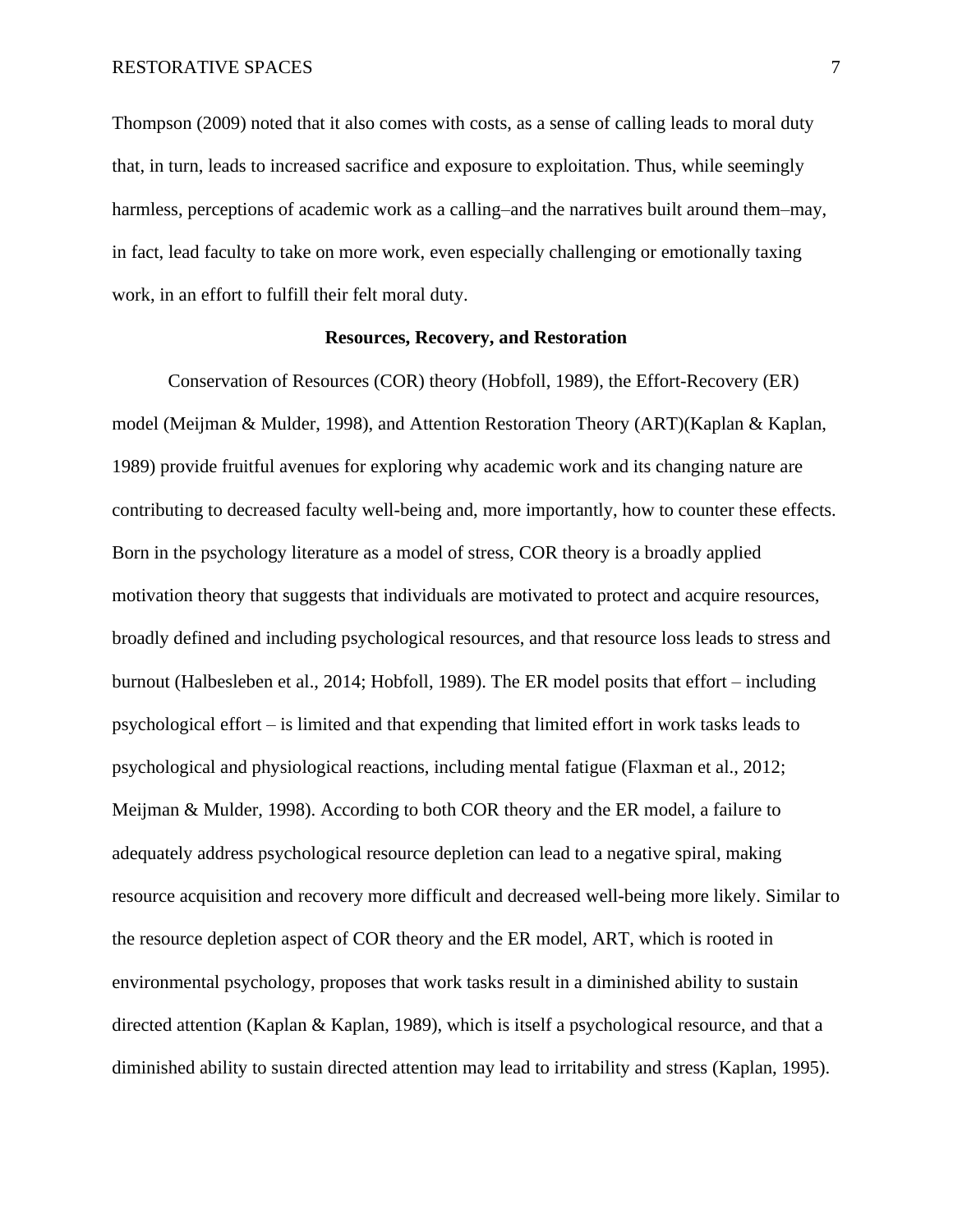While COR theory (Hobfoll, 1989), the ER model (Meijman & Mulder, 1998), and ART (Kaplan & Kaplan, 1989) all suggest a link between psychological resource depletion and poor well-being, work grounded in each theoretical perspective also provides guidance on replenishment or restoration in some form, albeit through different mechanisms, which is particularly relevant here. Notably, work in COR theory and the ER model has focused on respite as a means of resource replenishment and recovery, respectively (Etzion, Eden, & Lapidot, 1998; Flaxman et al., 2012; Fritz & Sonnentag, 2006; ten Brummelhuis & Bakker, 2012; Winwood, Bakker, & Winefield, 2007). Respite from work may include evenings and weekends (ten Brummelhuis & Bakker, 2012), vacations (Fritz & Sonnentag, 2006), workday breaks (Hunter & Wu, 2016), sabbaticals (Davidson et al., 2010) or even engagement in other demanding activities such as military reserve service (Etzion, Eden, & Lapidot, 1998).

Not all respites are equally effective. In the ER model, the recovery effects of respite depend on psychological detachment from work, mastery experiences, relaxation, and control (Etzion, Eden, & Lapidot, 1998; Sonnentag, Binnewies, & Mojza, 2008; Sonnentag et al., 2014; ten Brummelhuis & Bakker, 2012). DeArmond, Matthews, and Bunk (2014) found that workload was negatively associated with psychological detachment from work, which in turn led to a breakdown in self-regulatory behavior, specifically procrastination, through increased fatigue. Similarly, Sonnentag et al. (2014) found that exhaustion makes it more difficult to psychologically detach from work, which prevents sufficient resource recovery, a relationship which is strengthened by time pressure but, encouragingly, weakened by engagement in leisure activities. Thus, increasing workloads and the resulting exhaustion faced by faculty are not only depleting psychological resources; they may also be preventing adequate resource replenishment and recovery, leading to a negative spiral and increased difficulty of recovery. These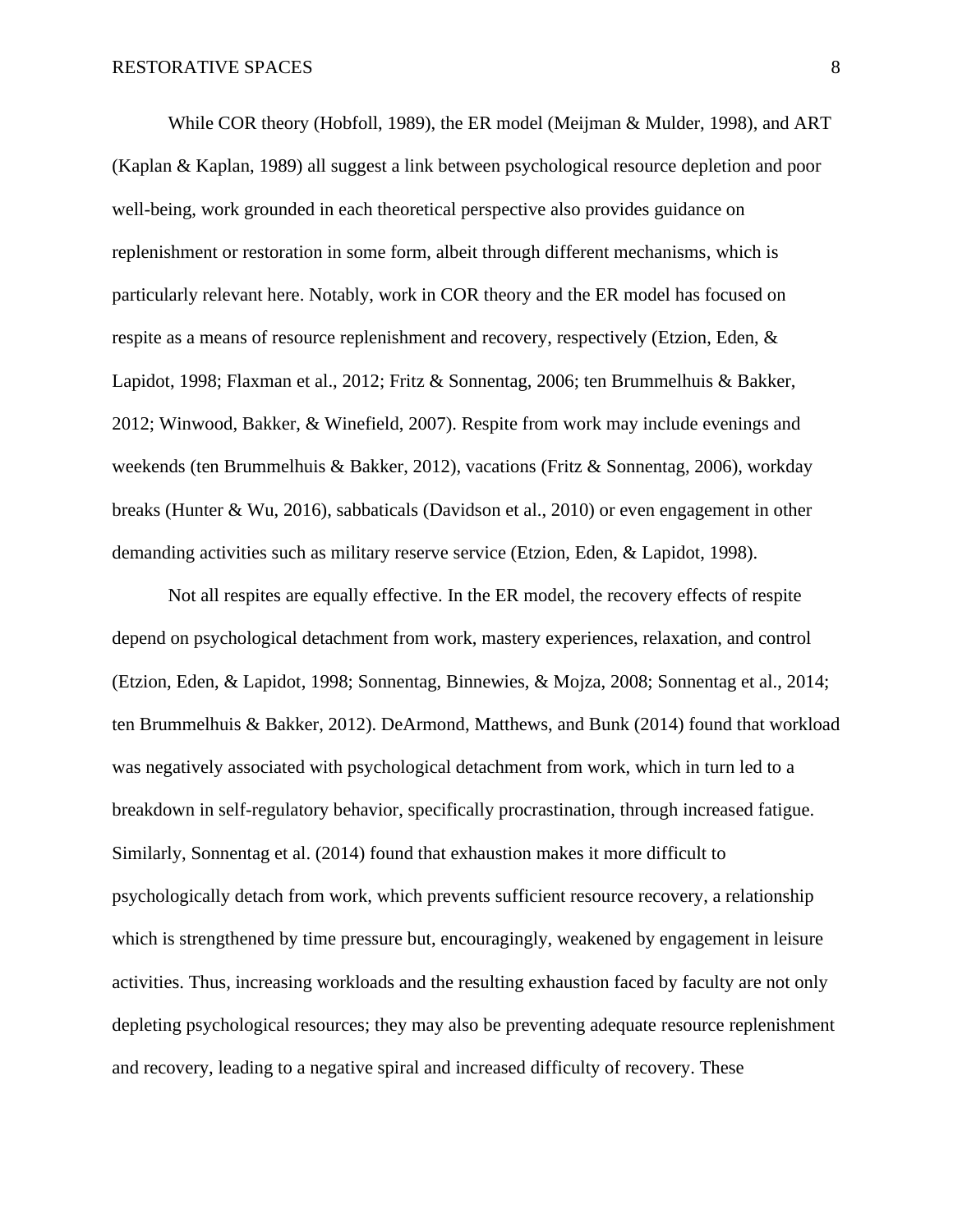perspectives suggest that this breakdown in resource replenishment and recovery is contributing to poor mental health and well-being among faculty; however, they also offer guidance on countering these effects through their pluralistic conceptualizations of what can constitute respite or restorative activities.

Similar to the resource depletion aspect of COR theory and the ER model, ART proposes that work tasks result in a diminished ability to sustain directed attention but differs from COR theory and the ER model in its focus on the elements of certain environmental spaces that facilitate attention restoration (Berto, 2014; Kaplan, 1995; Kaplan & Kaplan, 1989). ART was born in part to explain the role of natural environments in restoration (Kaplan, 1993; Kaplan, 1995; Kaplan & Kaplan, 1989). Specifically, ART posits that spaces that require being away, evoke fascination, sufficiently engage the mind, and are compatible with the individual in the space can restore the ability for directed attention and effort depleted through engaging in work (Kaplan, 1995; Kaplan & Kaplan, 1989). This focus on not only the space but on the individual in the space through the compatibility and extent elements suggests then that attention restoration, and the accompanying positive mental health effects, requires individually tailored restorative spaces; spaces that facilitate restoration for some may not facilitate restoration for others if those spaces are not equally compatible with the individuals in focus. We see this focus on the role of the environment and the specific person in it on restoration not as competing with the lessons on respite found in the COR and ER literatures, which are not focused on aspects of environment, but as complementing. Thus, each theoretical perspective adds value to our work here, as we are concerned with not just certain spaces but also how we engage in different activities in them as we seek to address poor mental health and well-being among faculty through replenishment and restoration.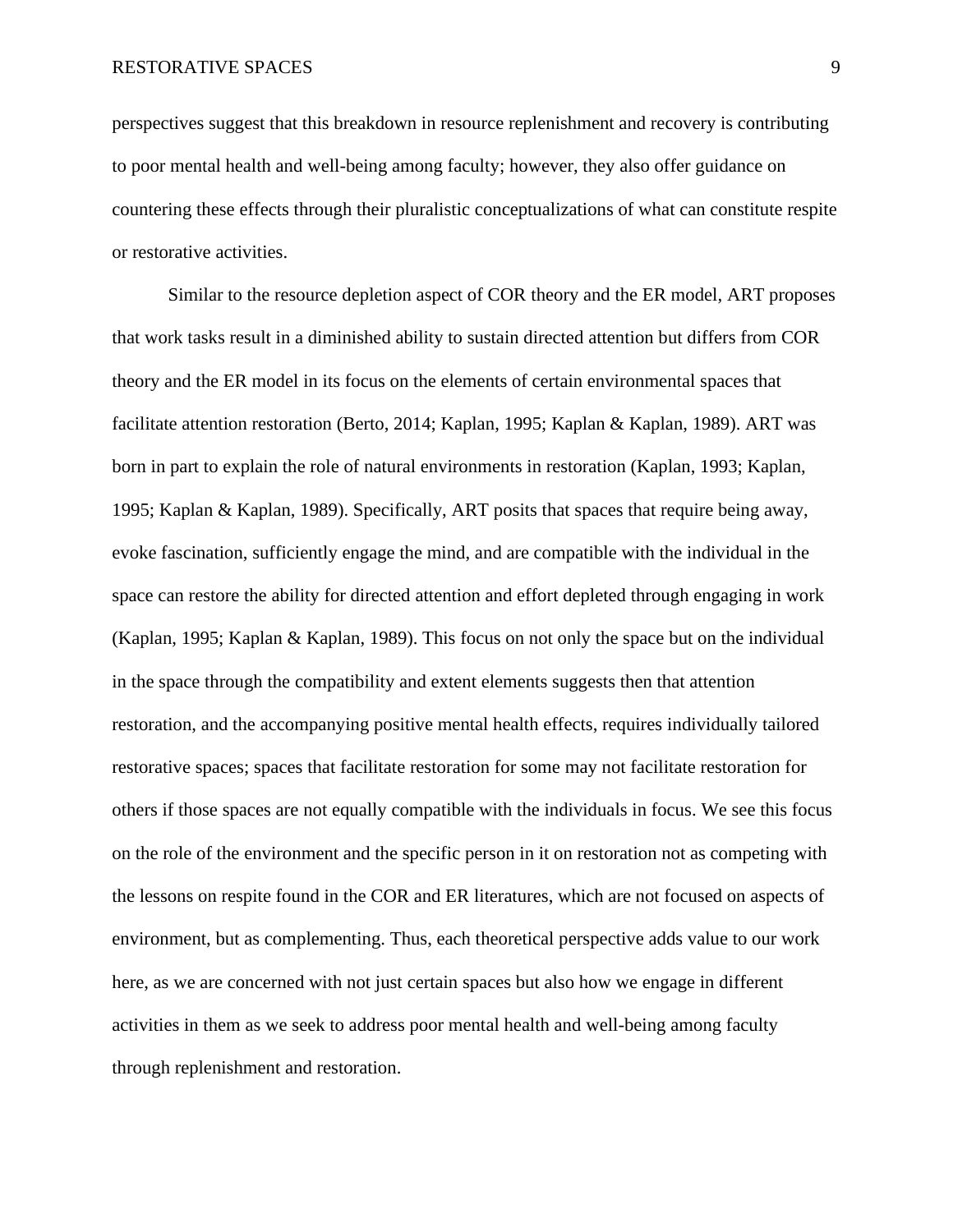### **Bringing Restoration to the Foreground**

The COR, ER, and ART lenses provide insights for restoring psychological resources, thus improving mental health and well-being. However, taboos around mental health and wellbeing within the academy (Thomas, 2014) may prevent faculty from fully incorporating these insights to improve their own well-being, reflecting what Smith and Ulus (2019: 12) state is "an endemic culture of shame around our wellness." Their work, which sheds light on the poor emotional well-being of many within the academy through sharing disclosures of those individuals' experiences, calls for openness to discussions of well-being. Referring to the negative effects on mental health from work intensification, competition, peer review, and other elements of academic life, they state, "Addressing the violence of academia requires discussing directly these embodied experiences, changing Higher Education institutional structures, reflecting on our relational capacities and organizing solidarity at work, with love" (Smith & Ulus, 2019:12). In light of this call, we provide six unique narratives of academics using spaces for restoration and improved well-being. These narratives follow Jones's (2014, 2018) work on the power of counter-spacing for challenging organizational pressures and answer his hope that we identify our own restorative counter-spacing opportunities. Moreover, this socio-spatial notion of encouraging restorative spacing in others offers a potential collective agency to embody a positive spiral of hope for more systemic change, rather than a continued negative spiral of depletion and degeneration. Vesala and Tuomivaara (2018:1390) recently called for more research around how a place (or spac(e)ing in this case) "can support community-building and restore a healthy work rhythm."

These narratives, and this project more broadly, resulted from discussions at the 2019 Research in Management Learning and Education (RMLE) UnConference held in Dubrovnik,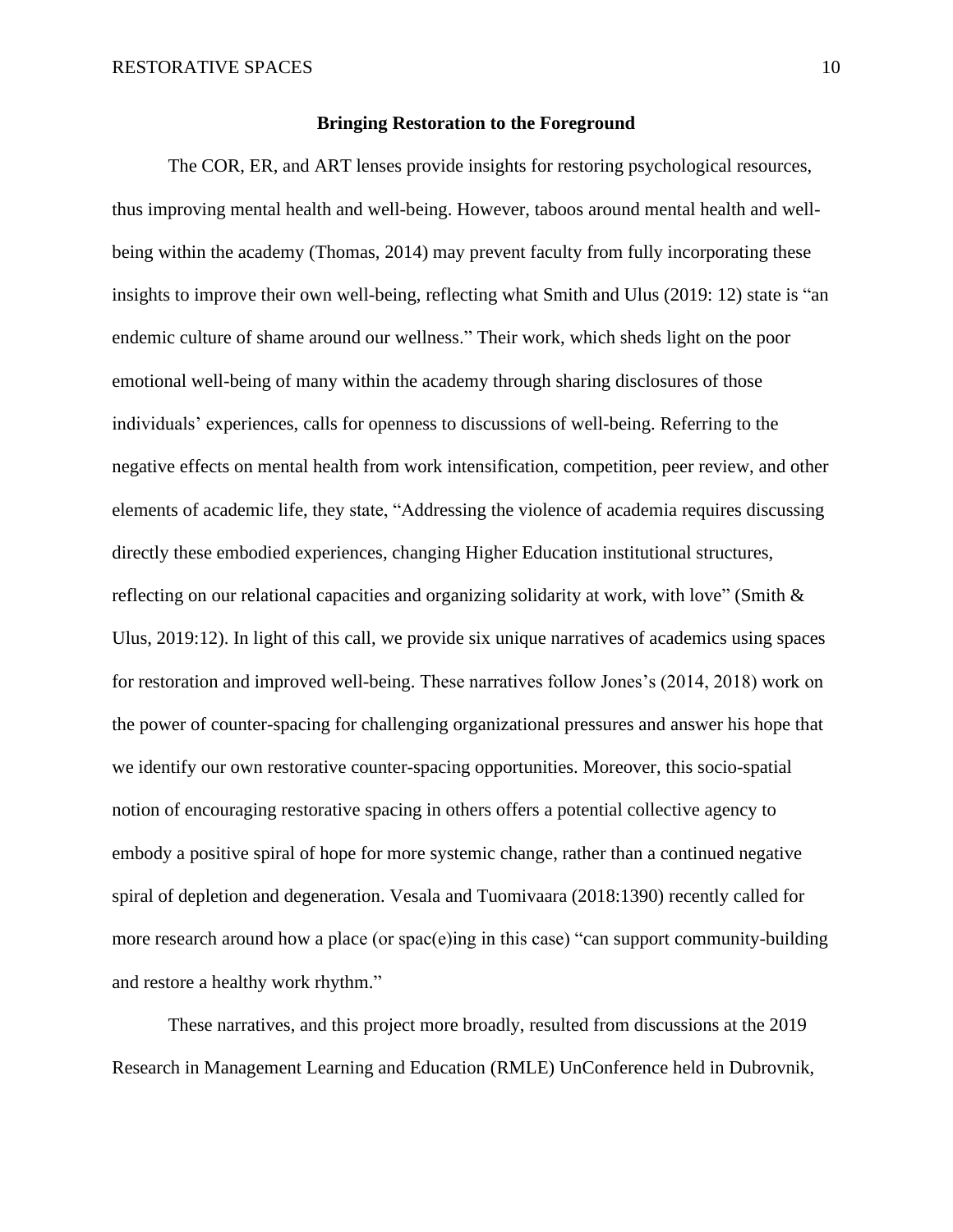Croatia (see Friedman et al., 2020). For this UnConference, contributors submitted questions, ideas, and concerns, which the conference organizers used to form initial discussion groups around common themes. Periods of discussion over two days were punctuated by short presentations to the other UnConference participants, and discussion groups evolved in membership as participants found topics of interest in other groups. Early in those discussions, we discovered a shared exhaustion around either elements of academic life or sheer work overload. We began to discuss the roots of that exhaustion and how each of us worked to overcome it, when one author explained his restorative space. This prompted each of us to reflect on the role of spaces for restoration and replenishment and whether we, too, had such spaces. We found that sharing with each other about our own spaces for restoration was in itself cathartic, and we began to explore why. Following the conference, each participant in that discussion group developed the restorative space narratives that follow. We hope that by sharing these experiences, we demonstrate that restorative spaces are not one size fits all, and that there need not be shame in making use of them in academic life. Moreover, we seek to "organize solidarity," that is, to build community not just around disclosure of poor mental health and wellbeing (Smith & Ulus, 2019), but also around recovery and restoration.

#### **A Rural Retreat (Author 4).**

A distant cock crows. Half asleep, I try to work out where I am.

My head is full of noises, different noises: city noises; work noises; voices of needy students, complaining students, and sometimes excited and challenging students; voices of competitive colleagues, critical colleagues, and stimulating colleagues; administrative voices; and reviewer voices. Demanding and persistent voices that can and must be answered and which, in so doing, bring a sense of achievement and vocation but also drain and dishearten. I often feel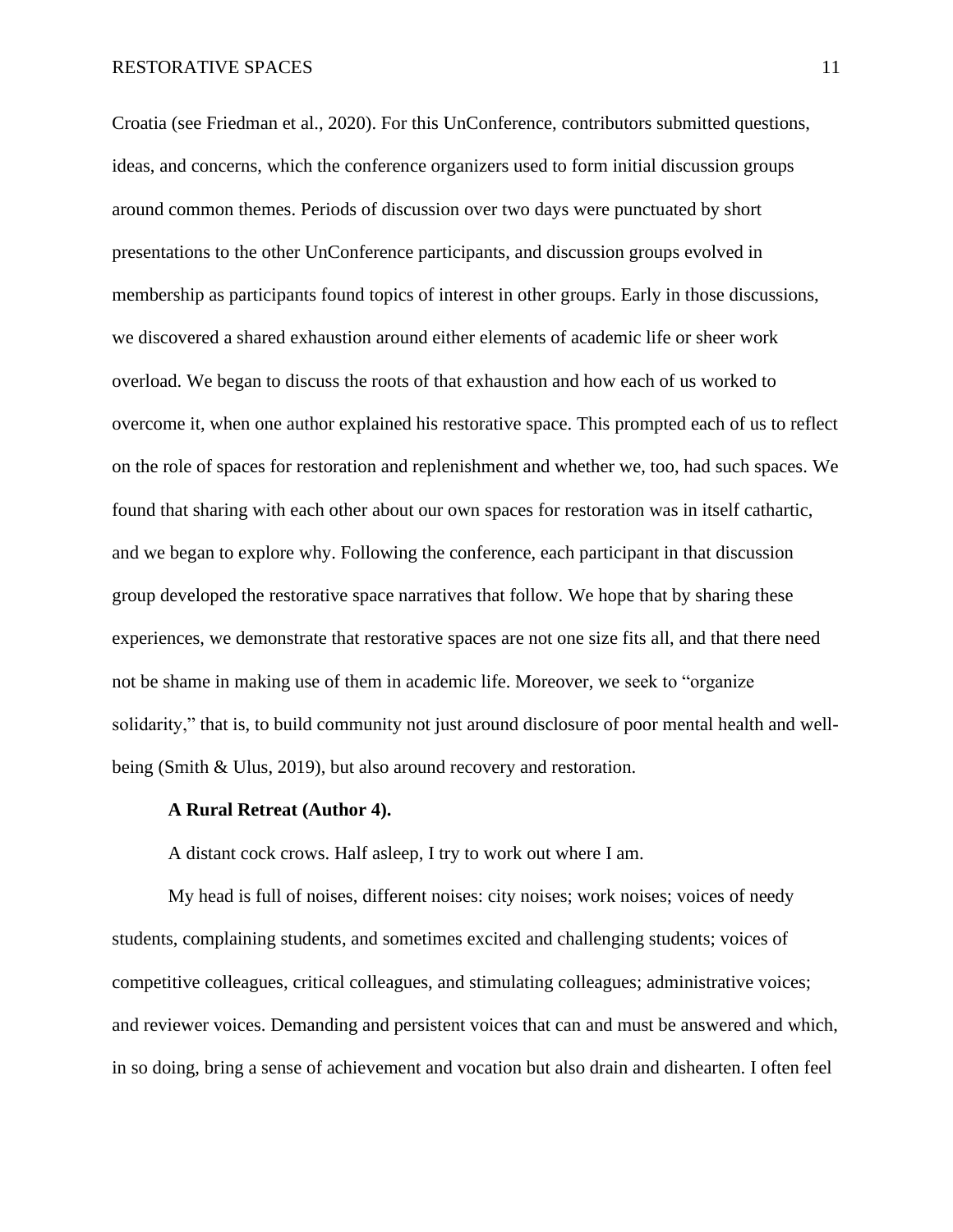overwhelmed by these competing voices and feel the need to withdraw and to turn down their volume. I put my out-of-office on, "I am away doing research." This is code. I am privileged to have a rural retreat to go to when the noise feels too much, and when I don't need to be in the city. For me both regular and emergency retreating is an essential part of my own self-care and restoration.

The country is not quiet, from the dawn cock to morning egg laying to the evening swifts and night cicadas, these noises are not directed at me, and I can't understand the messages they contain. In my retreat, I stop instinctively blocking out noise. Instead, I try to listen—I walk at dawn, I garden, I watch the sunset, I sit on the terrace and gaze at the stars, each phase of the day brings its own unique noise set.

The noises help me to establish different routines: country routines, retreat routines. Instead of jumping out of bed and booting up my laptop, I sit on the doorstep and listen to the cacophony of the dawn. I leave the house and walk through deserted streets and fields listening to my own footsteps on the damp ground. I listen to the rain dripping through the trees and to the gentle wind of the south, to the competitive cocks and the assorted cooings of doves and wood pigeons. I listen to the start of daily routines: shutters opening, coffee being made, the tractor starting up. My working day is punctuated by acts of conscious listening to the environment I'm in, rather than noises from the environment I am retreating from.

**Singing in Community (Author 3).** The conductor lifts the baton, the room is still, a collective intake of breath, and then an explosion of sound permeates the room. At choral rehearsals, making music as part of a community, we value the composer's craft and interpret notes on a page with imagination, applying dynamic nuances that lend meaning in a context that exists sometimes centuries beyond the music's creation. Here, uninvited invasions on my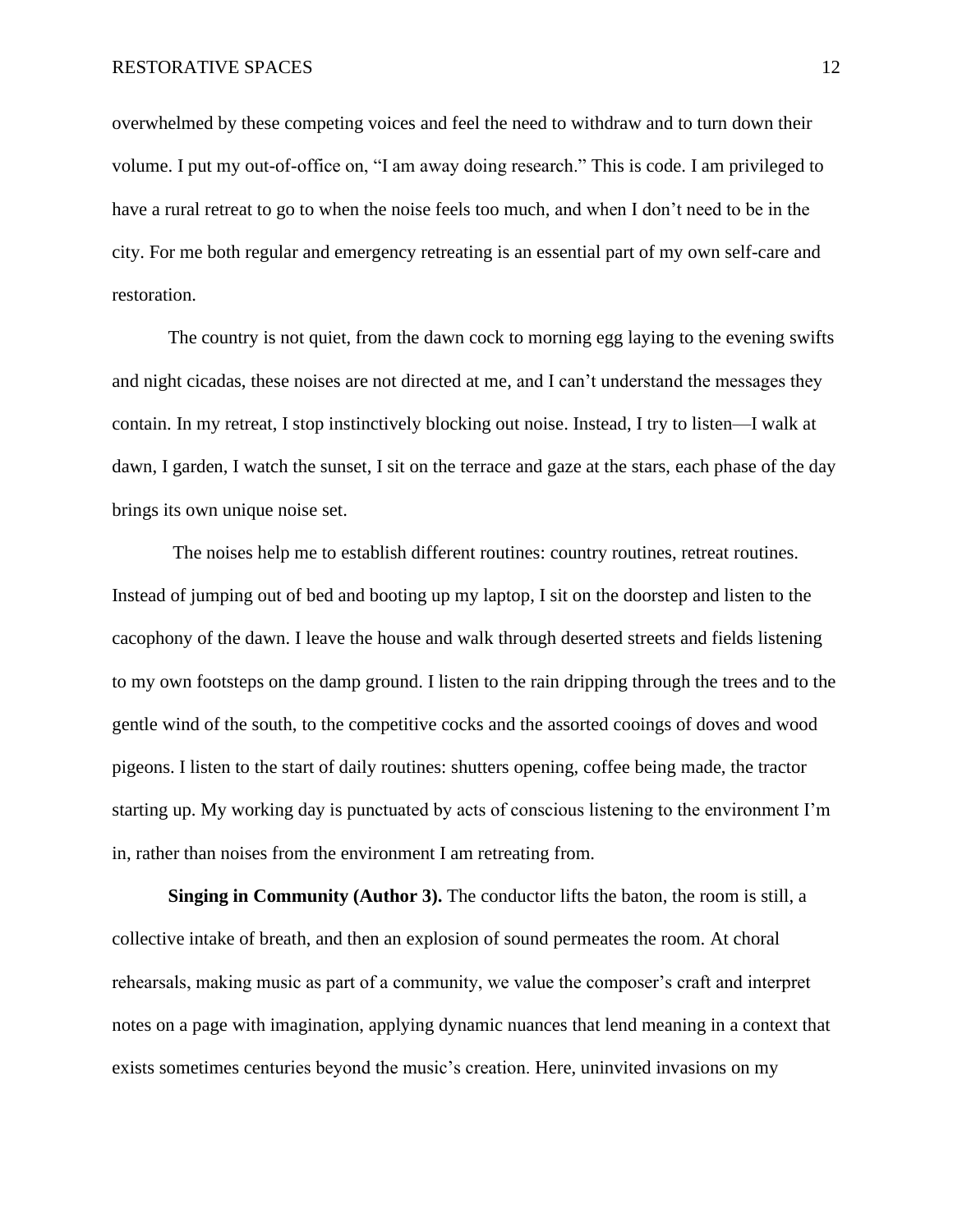creativity dissipate fully into thin air, and I am transported to a space of serene and yet intellectually stimulating activity that is, uncharacteristically, just for me. It is a sacred space and time for me, one I consider inviolate.

The discipline of singing is intense. We read the music, attaching words to the notes with syllables not always falling as they normally would in our mouths, in languages that we had never previously learned, and in rhythms and tempos that are unexpected and change swiftly. The eye is moving constantly across the page and darting up to catch the conductor's baton and beat. All of this is accomplished in the company of dozens of other singers, equally focused and resolute, many of whom are strangers, united in a purposeful goal. We cooperate with each other wordlessly—it is completely organic. The intensity of the task does not diminish the restorative nature of the experience, which is largely attributable to the way the mind works to alter the corporal and emotional milieu when we sing. The activity is simultaneously calming and energizing. We are touched by music, of course. And we are also healed by its humanity. But ultimately, we enjoy a strong connection between the music we create while singing, the positioning of our voices, the placement of our breathing, and the functioning of our brains. This ritual of singing every week relieves the strain of constant demands associated with my profession and my tendency to over-work.

There is no judgement in this space. Egos are left at the door. Long ago I relinquished the urge to compare my voice to others' in the group to find myself wanting. I am the least selfcritical in this space than in any other I inhabit, and that is incredibly freeing. It takes my breath away to ponder that.

I arrive to rehearsals with my energy wilting from the rigors of the day, and I am transformed to a state of vitality three hours later. Returning to my office the next day, I am able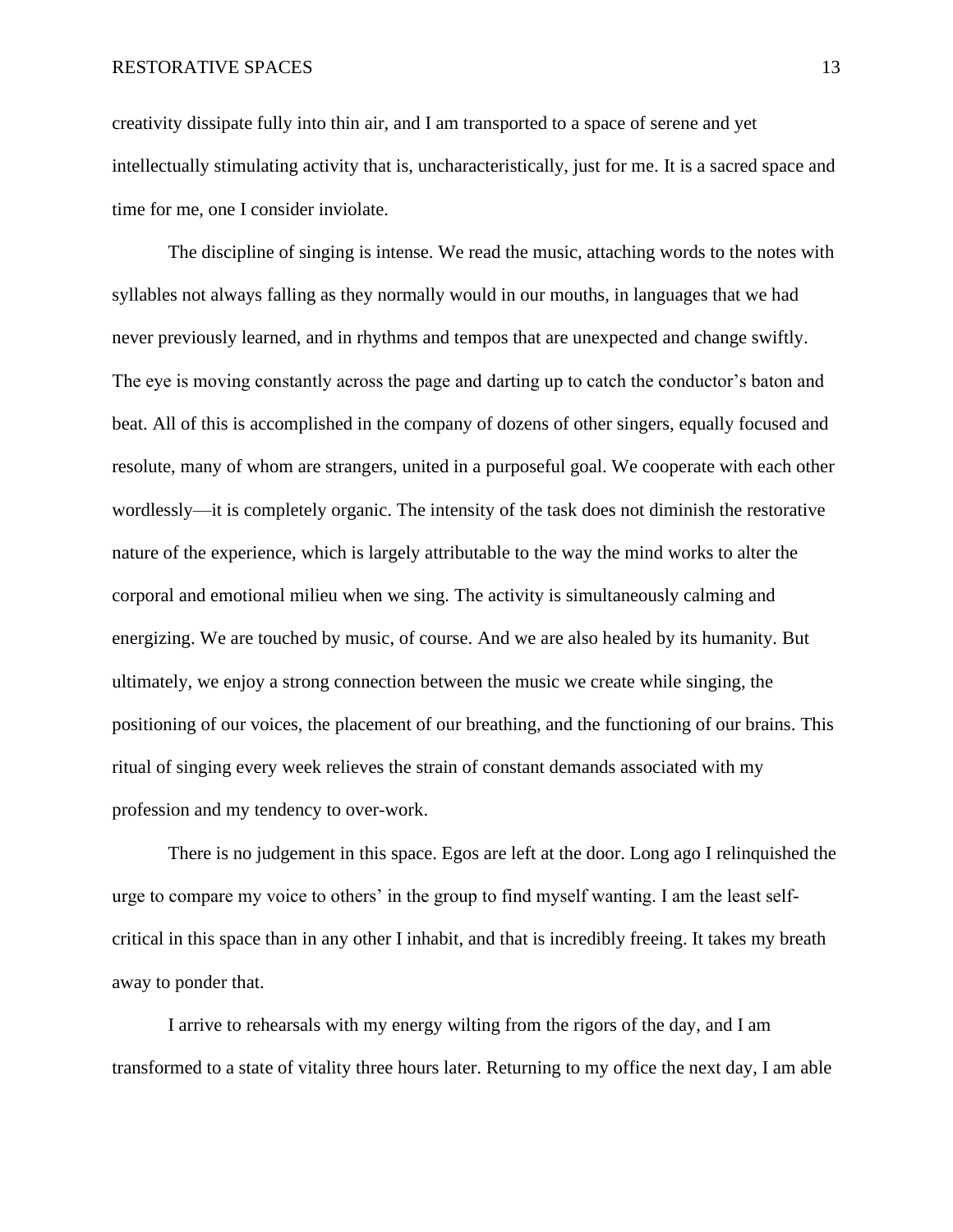to greet my professional tasks with more optimism, with a renewed sense of purpose, and with dare I say—even more joy.

**Slow Swimming (Author 2).** I am writing this vignette following what I would consider as my own restorative time and space: slow swimming. Looking out to sea, I have sand on my feet, wet hair, bright eyes, and great company—some academic colleagues sharing my slow swim. Slow swimming is a type of swimming I do regularly throughout the week, based on a slow pace, rhythm, and technique of swimming, which endeavors to appreciate the way the swimming stroke connects with your whole body and the relationship with the water and people swimming with you. In many ways, this contrasts with the fast, individual, and competitive pace of academic work I am part of. Pertinently, this fast pace seemed to diminish the effectiveness of my own contributions and the academics I worked with.

Slow swimming represents an attempt to embed a restorative space into my daily routine. Prior to this activity, my restorative spaces were always stored up for weekends or holidays and did not ever compensate for the way I felt on a daily basis in my working life. I was holding my breath until I suddenly could take an almighty quick gulp of air. In contrast, slow swimming gave me a space to breathe, steadily and routinely.

I have been doing this for over ten years both individually and within a group I set up, called the slow swimming club, consisting of multi-disciplinary academics (grown over 10 years to a current total of 20 people), drawn from different levels and universities. This has increasingly taken place within coastal locations, where we all swim together and then meet up in a local cafe to discuss different academic collaborations. Swimming in the sea offers such a special environment, as it provides a dynamic and limitless natural environment, necessitating spontaneity combined with the focus of keeping a steady slow stroke.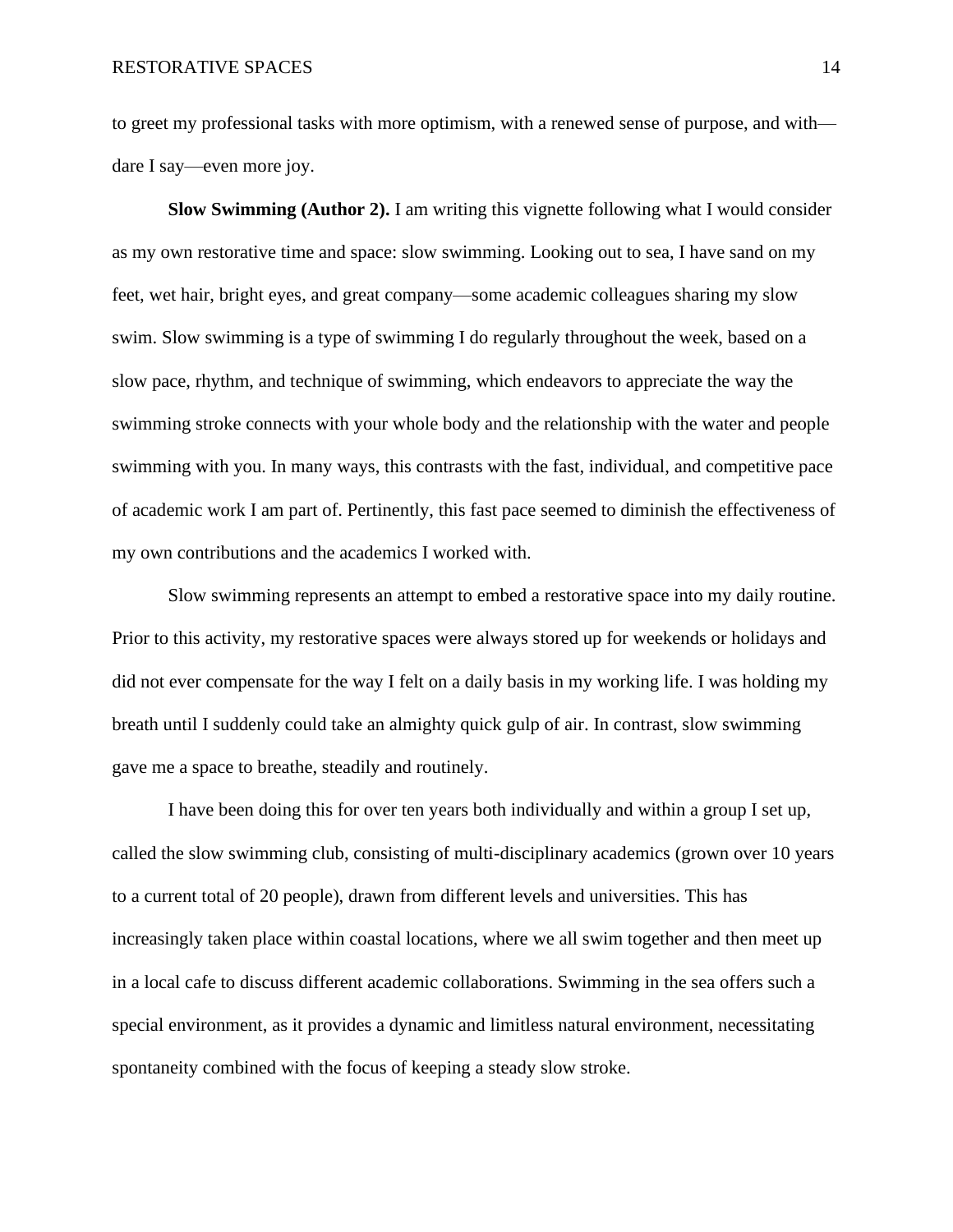We have often discussed why this common restorative space is so different to other leisure and work activities. In contrast to the constraining tick-box mentality and disembodied, instrumental nature of much of our university work, slow swimming has enhanced our sensual and temporal sensibilities within a non-competitive, immersive, and collegiate activity.

**Restorative Rounds (Author 1).** I live in the golf capital of the U.S. But I moved here for a job, and the pressures of the tenure track left no time for such pursuits as the game of golf. When I had *extra* time, I spent it travelling, socializing, or reading. But while leading a group of students to the U.K. in 2017, I found myself on the Old Course in St. Andrews. I was not ignorant of the gravity of the place for golfers—and if I had been, that ignorance would have been quickly remedied by even a casual observation of the players. This was a sacred place for them. Somewhat perplexed, I made a mental note to see what this seemingly spiritual pursuit was all about when I returned home and went on my way toward the cathedral ruins, where I wandered unaware of the importance to golf of a few of those interred there.

When I returned home, I told a couple of colleagues that I wanted to learn to play golf. Our college houses a golf management program, and the campus includes a golf course. A kind colleague offered to get me started with a few lessons. Golf looked easy on TV, so I figured a few lessons would set me well on my way to proficiency. By the end of the first lesson, I was hooked. I was terrible, but I was hooked. Before long I was playing every chance I could get.

The pressures of the fall semester stymied my progress, but I continued to play, usually only nine holes once or twice a week. My game only marginally improved. Interestingly, despite the slow progress, I always felt *better* after playing than I did before. I soon came to love it not just for the greatness of the game but for its restorative nature. I understand now why many golfers view not only St. Andrews but each round as sacred.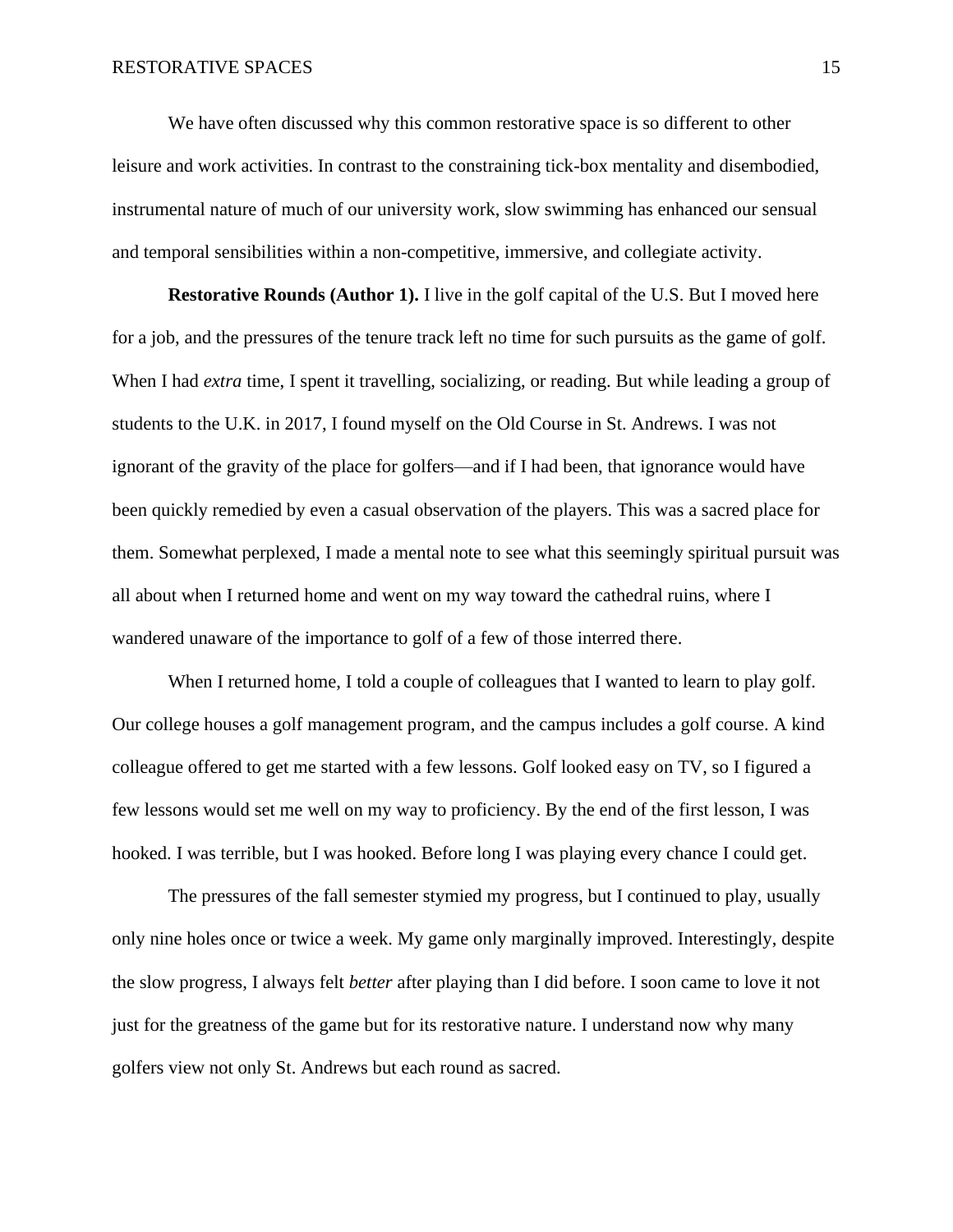Playing golf allows you to shut out the noise of the world. Each shot is an exercise in concentration. There is no room for email or faculty meetings; the game is challenging enough to require your full attention. And you are surrounded by nature's beauty and man's attempts to improve it, reflecting well on both the Creator and created. If you have never looked out over a course at sunrise to see the fog roll across the hazards or glanced down an impossibly green fairway toward the putting surface in the low pink light of the sunset, then perhaps this seems farfetched. But having played rounds now either catching that sunrise tee time before heading into the office or seeing the sunset from, hopefully, the fairway after a rather stressful day, take my word: this is sacred space and these rounds are restorative.

**A Marking Holiday (Author 6).** It is the end of term, and my module marking has arrived; present yet absent, it is secreted away and concatenated in virtual boxes. This time, I decide to preserve my well-being and alleviate the stresses through taking a "marking holiday." The aim is to restore the academic sinews while on the job that become blighted in the process of marking 200 assignments in a few weeks.

Before leaving, I had conversations with colleagues and was reticent to punctuate the cathartic exchanges of marking war stories with news of my trip. I chose to keep it private, thus postponing any guilt. Sporting a tan on my return and an overly positive disposition would necessitate some explaining, as it would be incongruent to my usual stress ridden, pasty faced display, born from the sufferance of marking and the nauseating immersion within hundreds of online documents.

I landed in Spain and took the bus into the mountains of Andalusia to find my dual place of work and restoration. I arranged my days to sequence the recursive interplay of marking and rest, with morning exertions and late afternoon restorative time.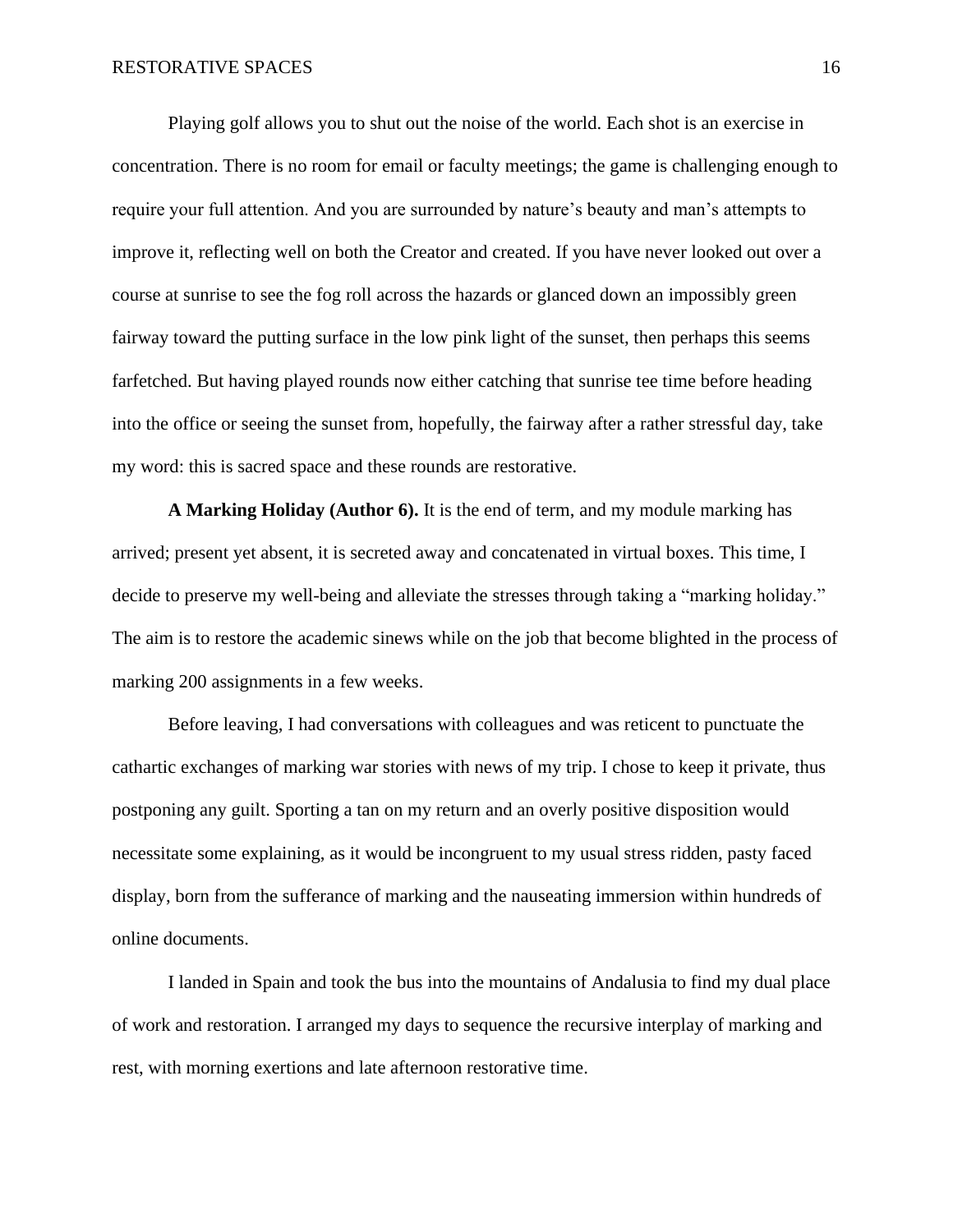The sun was my captivating regulator, the factory clock, appearing over me at all time and signaling with an arc in the sky how many scripts should have been adjudged against corresponding shadows cast. Regulatory alignment with the rhythms of nature, and the beautiful predictability and settlement of the Spanish sun, was far from the materially bound university, crowded city life, or the cloud ridden U.K. I found the stress of marking was placated by the healing of the restorative space that acted as a counterpoint of well-being.

The difficulties of marking for me include self-discipline, the regulation of work patterns, and thwarting of procrastination. The marking retreat helped me overcome these challenges through a daily interplay of work and the restorative, sunlit rewards of rest for achievement of marking goals. Furthermore, by going away, there was a refusal to change the pleasant habitual practices of the home into a dark satanic marking mill. In the end, being in the alternate restorative space simply helped me in the doing of marking, and on my return, move on to happier pursuits at work, and indeed, home.

**The Sabbath (Author 5).** My restorative space, or actually time, is the Sabbath ("Shabbat" in Hebrew). In Jewish tradition, Shabbat is a weekly "day of rest" commemorating God's resting on the seventh day, after six days of creation. According to Jewish tradition, "rest" means the total cessation of "work," defined negatively as 39 types of productive activity and positively as being "soulful/mindful". However, the idea of Shabbat as a restorative time is not necessarily a religious observance nor even a Jewish one. The management writer Marilyn Paul (2017) showed how everyone can create a Sabbath tailored to their own particular needs, interests, or lifestyle.

From Friday sundown until Saturday sundown, I refrain from work I do on the other six days. Shabbat begins with a family ceremony and dinner. I go to synagogue on Saturday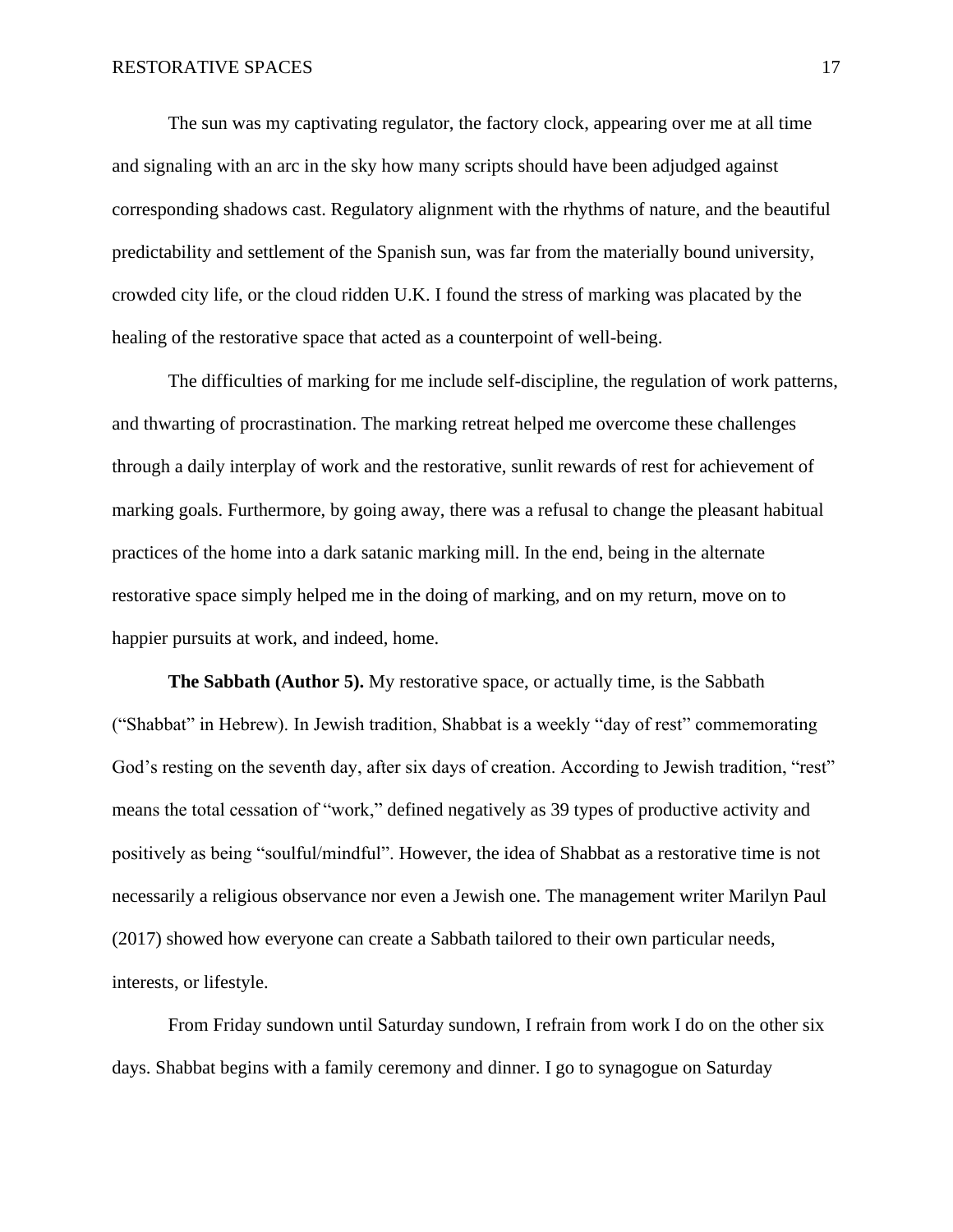morning followed by another family meal. I have a whole afternoon just to play, read, do light exercise, meet friends and family, nap, meditate, and eat some more (we are Jewish after all), but always at a relaxed pace with no goals to accomplish. Shabbat is an enriching communal experience – strengthening bonds with family, friends, and co-observers.

In accordance with Jewish tradition, I prepare food in advance so I do not have to cook. I do not do business, errands, or shopping. I avoid travel and walk rather than drive. My computer, cell phone, and TV are turned off—all of which provides a healthy break from technologies that control our lives. These boundaries keep this time and space sacred.

Shabbat has a particular rhythm. On Friday evening there is a feeling of letting go laying down the physical and mental burdens of the workweek. I usually experience exhaustion and go to bed early. The feeling of tiredness usually stays with me on Saturday morning, but also the relief and joy of knowing that I have a whole day just to rest and refresh. As the day goes on, I have the feeling of returning to myself. Saturday afternoon and evening have a bittersweet quality—I start to feel reenergized and ready to get back to work, but also sad about Shabbat ending. I end Shabbat with a traditional ceremony involving blessings over wine to symbolize joy, a candle to symbolize the contrast between light and darkness, and breathing in the scent of sweet spices so as to strengthen myself before returning to rush of the work week.

I am not dogmatic and sometimes make exceptions to these traditions, but no matter what pressures I am facing, they rarely intrude on Shabbat. It provides a haven and way to weekly reconnect with family, friends and myself. In Hebrew we say that we "guard, protect, or preserve" Shabbat—and Shabbat protects us.

# **Discussion**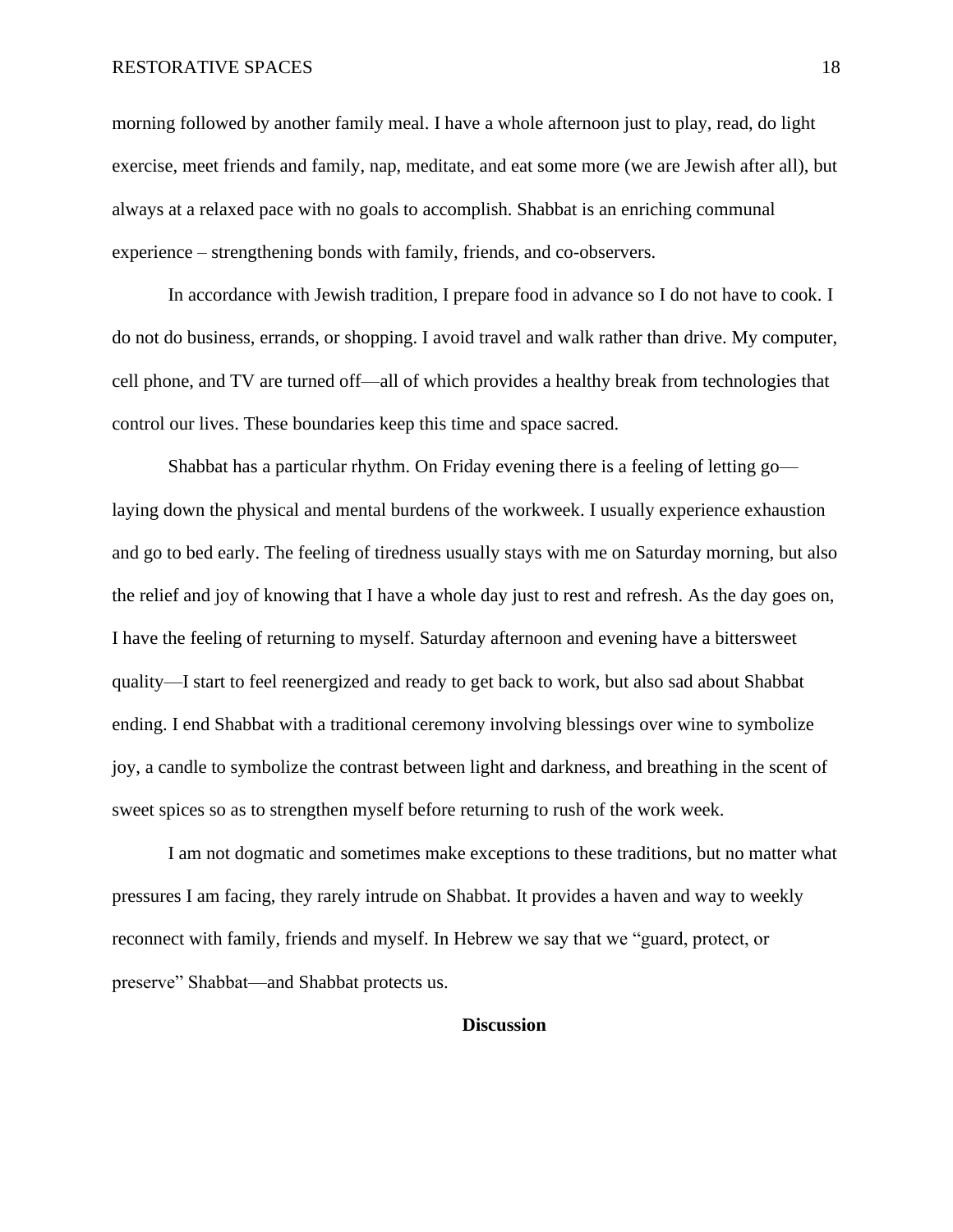Our primary goal in sharing these narratives is to demonstrate that effective restorative spaces are inherently personal and unique and in doing so to encourage readers to reflect on their own options for restorative spaces. We hope that this focus on unique restorative spaces helps to break the cycle of resource depletion leading to poor mental health and well-being. This focus on the necessarily individual nature of restorative spaces is supported by each of the three theoretical perspectives earlier discussed. First, COR theory is built on a definition of resources as nearly anything valued by an individual, whether physical or psychological (Hobfoll, 1989). In their review of the nature of resources in COR theory, Halbesleben et al., (2014: 1335) noted, "The value of resources varies among individuals and is tied to their personal experiences and situations. For example, time with family could be viewed as a valuable resource to one person while it may not be valued by someone else or may even be perceived as a threat to other resources (e.g., one's self-esteem in an abusive relationship)." Thus, efforts to conserve psychological resources or acquire new psychological resources through respite may look very different person to person.

Second, in the ER model, effective recovery may be facilitated by psychological detachment from work, mastery experiences, exercise, control, and relaxation (Fritz & Sonnentag, 2006; Sonnentag, Binnewies, & Mojza, 2008; Winwood, Bakker, & Winefield, 2007). However, each of these is dependent on the individual. For example, the ability to psychological detach from work varies across people and jobs, which implies that the characteristics necessary for an effective respite for recovery are likely to differ across individuals (Fritz & Sonnentag, 2006). Regarding mastery experiences, Sonnentag, Binnewies, and Mojza (2008) noted that these experiences must not overtax the individual, which depends on that individual's capabilities.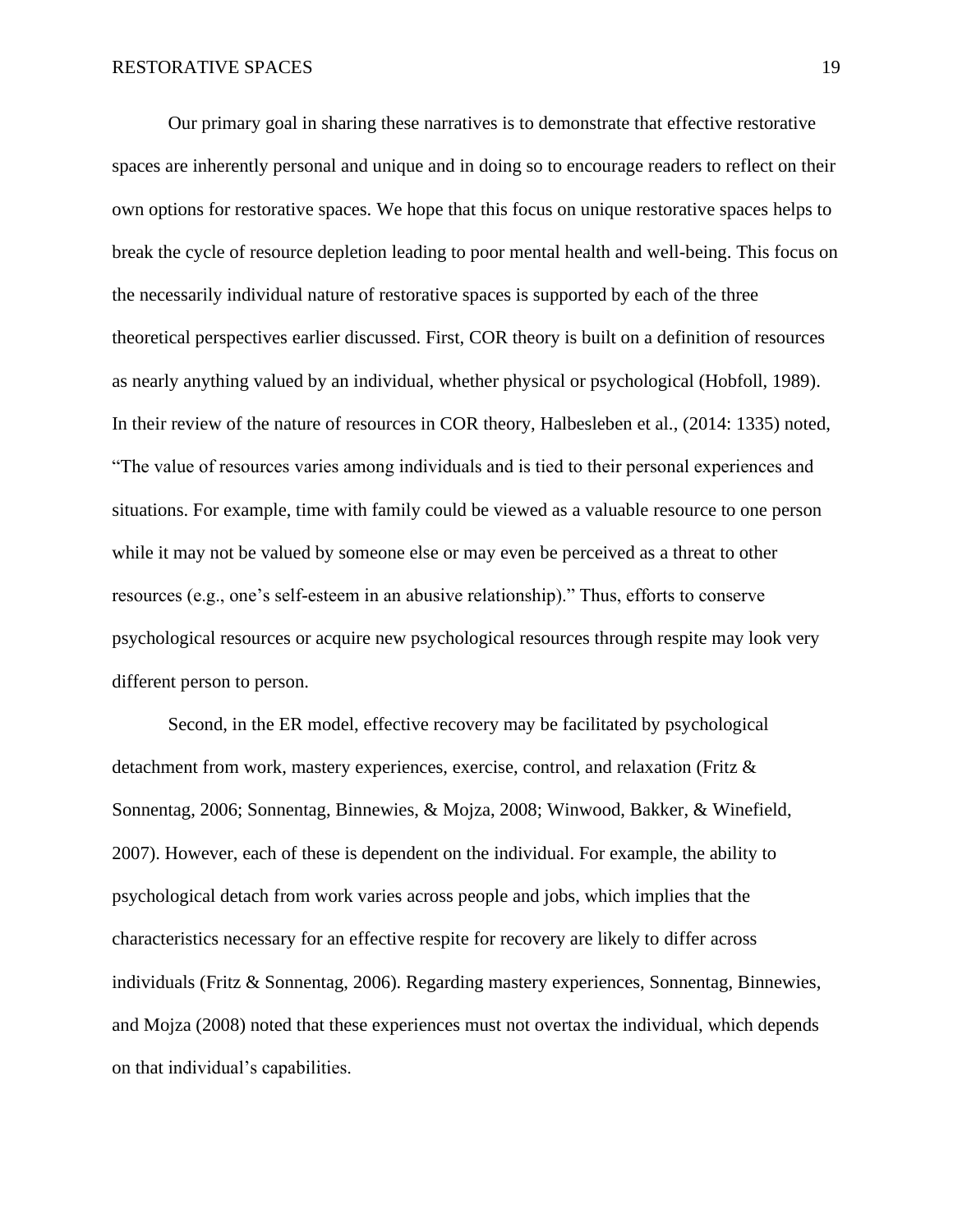Third, ART specifically highlights how restorative spaces must depend on the individual in question through the requirements for compatibility and extent (Kaplan  $\&$  Kaplan, 1989). In detailing the compatibility between one's purpose and the environment, Kaplan (1995: 173) highlighted how different environments may be restorative for some but not others, "If one's purpose is to be frightened by a horror movie, a snake might be a compatible as well as a fascinating stimulus. Likewise, members of a 'snake-oriented religious sect might find snakes both fascinating and compatible. For a great many humans, of course, a snake would fail the compatibility criterion." Regarding extent, Kaplan and Kaplan (1989) specify that natural environments must present a whole other world from the *person's* perspective to be restorative.

These lessons, taken with those discussed earlier, help us to make sense of the uniqueness of each of our narratives, but also point toward themes found across them. The chosen restorative spaces range widely from being embedded within natural environment places, social activities, and religious practices. However, the justification which underpinned this eclectic unfolding of restorative spacing was the importance of how they could disconnect us from the all the cognitive, political, cultural performative pressures, perfections, and precarity of our academic lives—both placed upon us and those placed by ourselves.

Dimensions of difference or similarity include the degree of social isolation, regularity and timing, degree of escape from work, experience with a hobby, and the role of nature, among others. Regarding the degree of social isolation, *A Rural Retreat* and *A Marking Holiday* both include social isolation, while *The Sabbath* and *Singing in Community* require social integration, one through family connection and the other through shared interests and skills in a community organization. Each of these spaces, however, are similar in that they facilitate psychological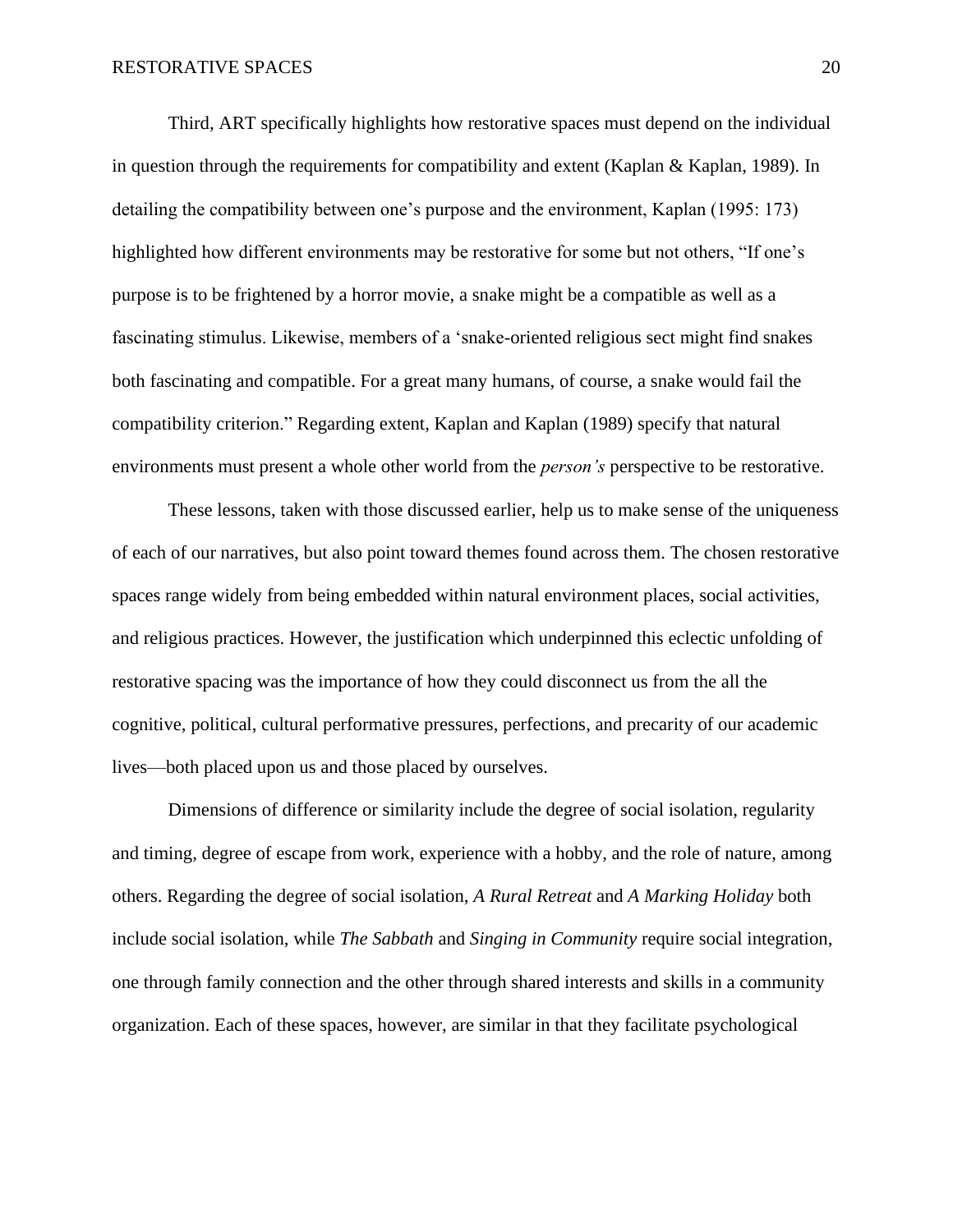detachment from work when it is time for work to end, which is in line with the ER model (Sonnentag et al., 2014) and the extent element found in ART (Kaplan & Kaplan, 1989).

Regarding regularity and timing, *Restorative Rounds*, *Slow Swimming*, *The Sabbath*, and *Singing in Community* all highlight the need for regular weekly or daily engagement with the restorative space, while *A Marking Holiday* and *A Rural Retreat* suggest a more sporadic use of restorative spaces. While these differences may be a function of practicality, they may also highlight differing needs for recovery (van Veldhoven, 2008) or different psychological resource endowments (Halbesleben et al., 2014).

Regarding degree of escape from work, *Singing in Community*, *Restorative Rounds*, *Slow Swimming*, and, especially, *The Sabbath* highlight restorative spaces that are completely separated from work, while *A Marking Holiday* and *A Rural Retreat* are characterized as spaces where both work and rest can be more easily facilitated through the elimination of the regular noises of our academic lives. While these two spaces are in part escapes *to* work, their physical distancing from the workplace and its accompanying noises allow for more ready escapes *from* work. That these spaces, too, can lead to restoration is in line with previous work on respite through evenings and weekends away (ten Brummelhuis & Bakker, 2012), adequate workday breaks (Hunter & Wu, 2016), and even passing exposure to natural elements (Kaplan, 1993).

Several narratives touch on use of a hobby in a restorative space, but differ on how long such a hobby has been integral to restoration. For example, *Singing in Community* highlights a longstanding engagement, while *Restorative Rounds* highlights a nascent fascination. This highlights two lessons from the literature. First, mastery experiences vary by the nature of the task and the individual's abilities (Fritz & Sonnentag, 2006); thus, the degree to which a hobby facilitates restoration will vary from individual to individual. Second, restorative spaces must be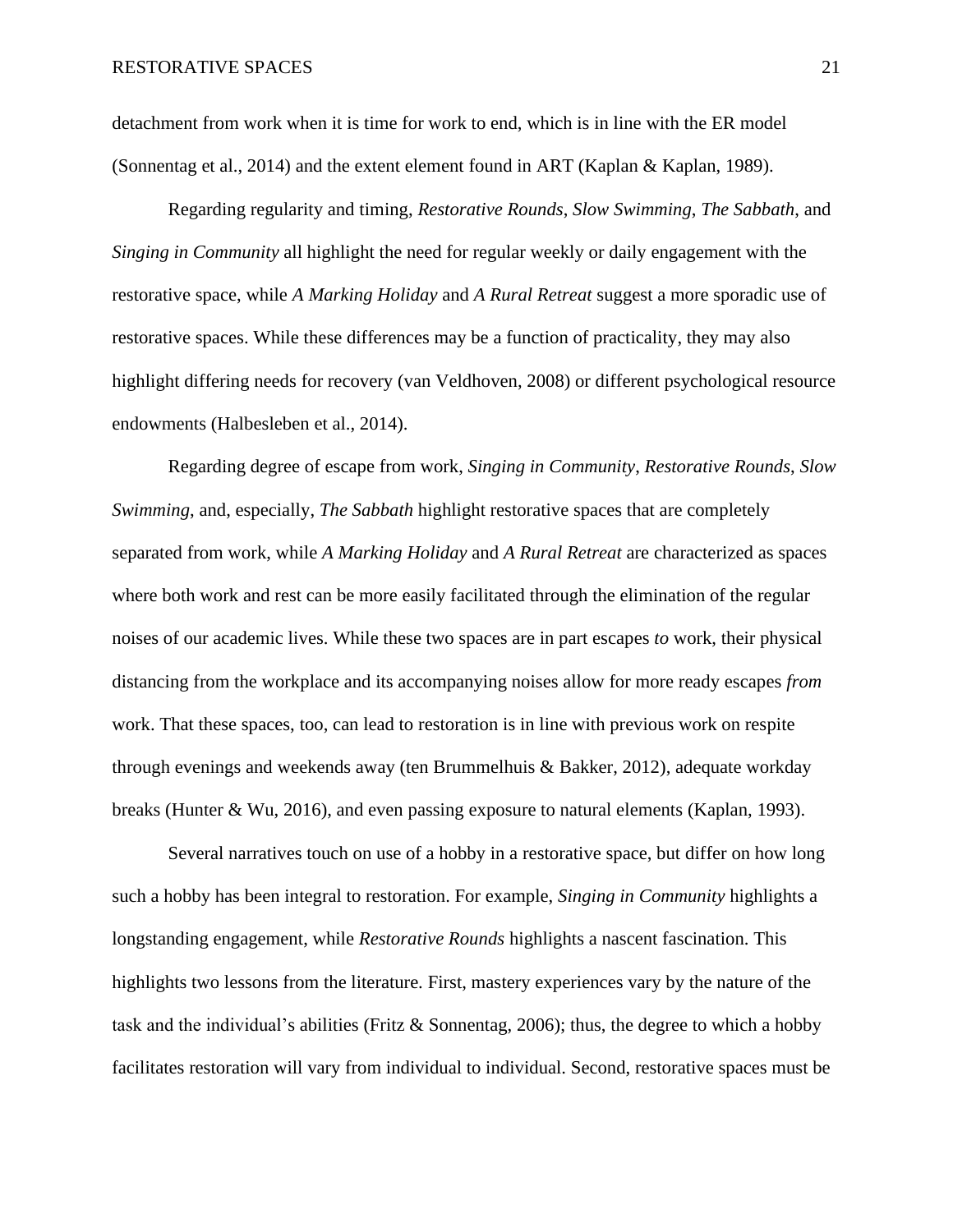compatible with an individual's purpose (Kaplan & Kaplan, 1989). Purposes to engage in a specific space may change over time, requiring new restorative spaces.

Lastly, these narratives may be compared on how important the natural environment is for facilitating restoration. For example, *A Rural Retreat* speaks to the "cacophony of the dawn" and of the cicadas, *Restorative Rounds* mentions the fog at sunrise or the "low pink light of sunset," and *Slow Swimming* focuses on coastal locations and the water. This is not surprising given that ART was born in large part to explain why some natural environments could restore directed attention (Kaplan & Kaplan, 1989). But what may be surprising is that similar restorative effects were found in *Singing in Community* and *The Sabbath*, which make no mention of the natural environment. This speaks to our earlier contention that each of the theoretical perspectives drawn on here offer complementing rather than competing and mutually exclusive perspectives on what may constitute a restorative space.

#### **Recommendations for Individuals**

On the most fundamental personal level, the restorative spaces here remind us of the importance of self-care through re-engaging our bodies and emotions within spaces, times, and places. Thus, our primary recommendation is for individual academics to reflect on how they can or do use certain spaces for restoration. For those without a restorative space, our narratives and theorizing around them provide some guidance for creating one. Recognize that your restorative space is inherently personal. As we discuss, our narratives show the individuality of each space, and while you may find that your restorative space resembles one of ours, you are perhaps more likely to find that it does not. Our restorative spaces are as varied as we are and are not likely feasible options for all. For example, the focus on physical distancing in *A Rural Retreat* and *A Marking Holiday* may be either cost or time prohibitive, while *Restorative Rounds* and *Singing*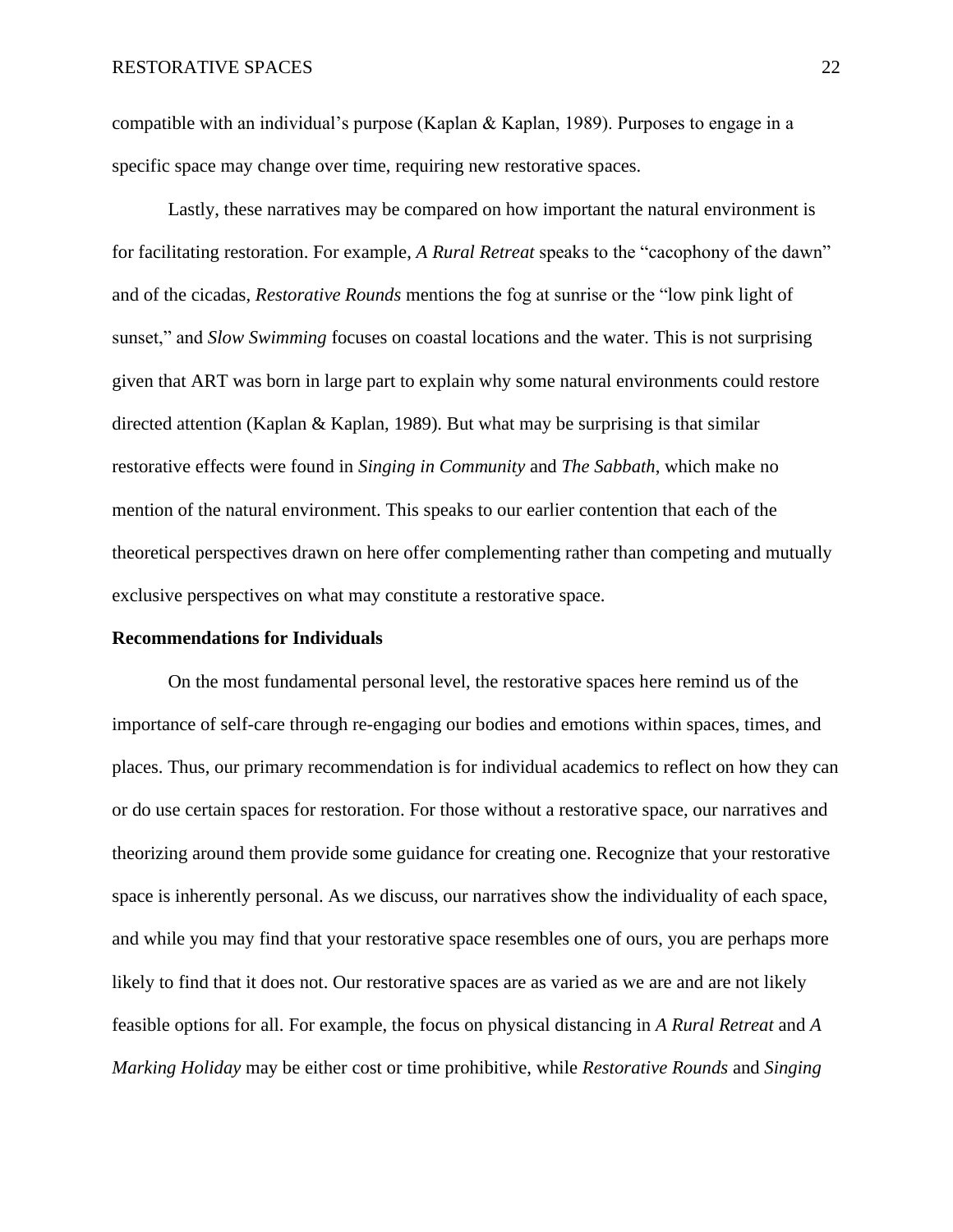*in Community* require physical abilities that may discourage some from participating. Again, each theoretical perspective drawn on here supports this idea that our spaces for restoration must be informed by our individuality.

When creating your restorative space, consider elements that will allow you to turn off or tune out the noises of everyday academic life. In the respite literature, this is called psychological detachment from work (Sonnentag et al., 2014), while in ART this is called soft fascination, which is an involuntary or non-directed, absorbed attention in which an individual's attention is effortlessly engaged, intrigued, and captured without mental fatigue (Kaplan & Kaplan, 1989). These recommendations allow for the creation of restorative spaces as diverse as this journal's audience. Your restorative space may be found in a new or old hobby, exercise routines, social engagement, interactions with nature, family time, escapes to a favorite location, or even civic engagement. You may need your restorative space daily, weekly, or sporadically, and you may need to stay there for hours or days. Beyond a couple of guideposts, no one can tell you exactly what your space for restoration requires.

Additionally, after reflecting on and creating your own restorative spaces, we recommend sharing about your restorative space experiences with colleagues for two reasons. First, it amounts to an effort to counter the busyness narrative and culture of shame around mental health, which is in line with the Smith and Ulus (2019: 12) call for "reflecting on our relational capacities and organizing solidarity at work, with love." Second, our own experiences in the conversations that led to this essay and in writing about our own restorative spaces demonstrate the value of vulnerably sharing about our need for restoration and the spaces we created for it. What we found is that disclosing such intensely personal stories, which required a process of building mutual trust, collective care, and freedom of expression and contestation, allowed us to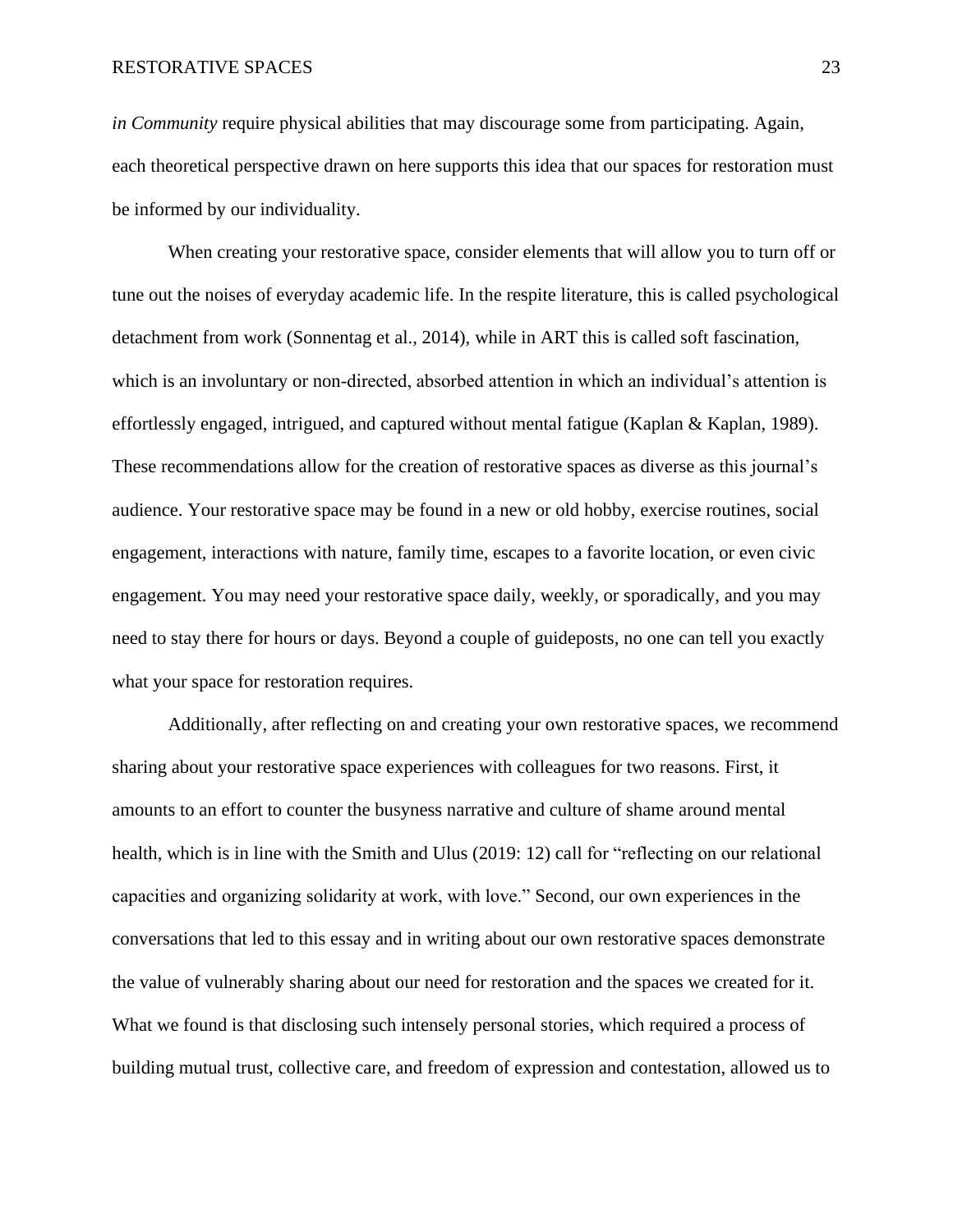assert our restorative agency by raising the conversation, coming together within all pedagogical, research and citizenship aspects of our academic work, embracing these counter, restorative spacing opportunities (Jones, 2018). Like we experienced in our discussion circle, in sharing your own stories, you may empower those around you to do the same. In our case, that empowerment was the result of discussion in a small group at a conference (Friedman et al., 2020). We leave open the range of what sort of interactions may also facilitate these benefits, from one-on-one conversations to broadcast narratives on social media. This recommendation is in line with Whetten's (2001) called for collegium— "a fellowship among colleagues" —which requires relationship building within the academy beyond those that are purely instrumental.

## **Recommendations for Colleges and Universities**

While our work here is focused on discussion of our own restorative spaces in the hopes that individuals will seek out their own and encourage others to do the same, we do see a role for colleges and universities for facilitating restorative spacing, even if indirectly. In the context of the emotional fallout of manuscript rejection, Day (2011) encouraged higher education institutions to recognize scholars' full humanity and choose to care, which is a sentiment we echo. However, given that restorative spaces are inherently individual, we do not recommend that academic organizations attempt to create specific spaces that they deem restorative and then expect faculty to engage in them. Rather, colleges and universities should focus on pulling back the increased workloads (Baker, Pifer, & Lunsford, 2016; Flaherty, 2018; Krause, 2018; Shaw, 2014) and environment of haste and hurry (Berg & Seeber, 2016) that are leading to resource depletion, failure to adequately recover, and the associated damage to faculty mental health and well-being. Where this is not possible, colleges and universities must encourage boundary setting between professional and personal lives to provide faculty with the opportunity to create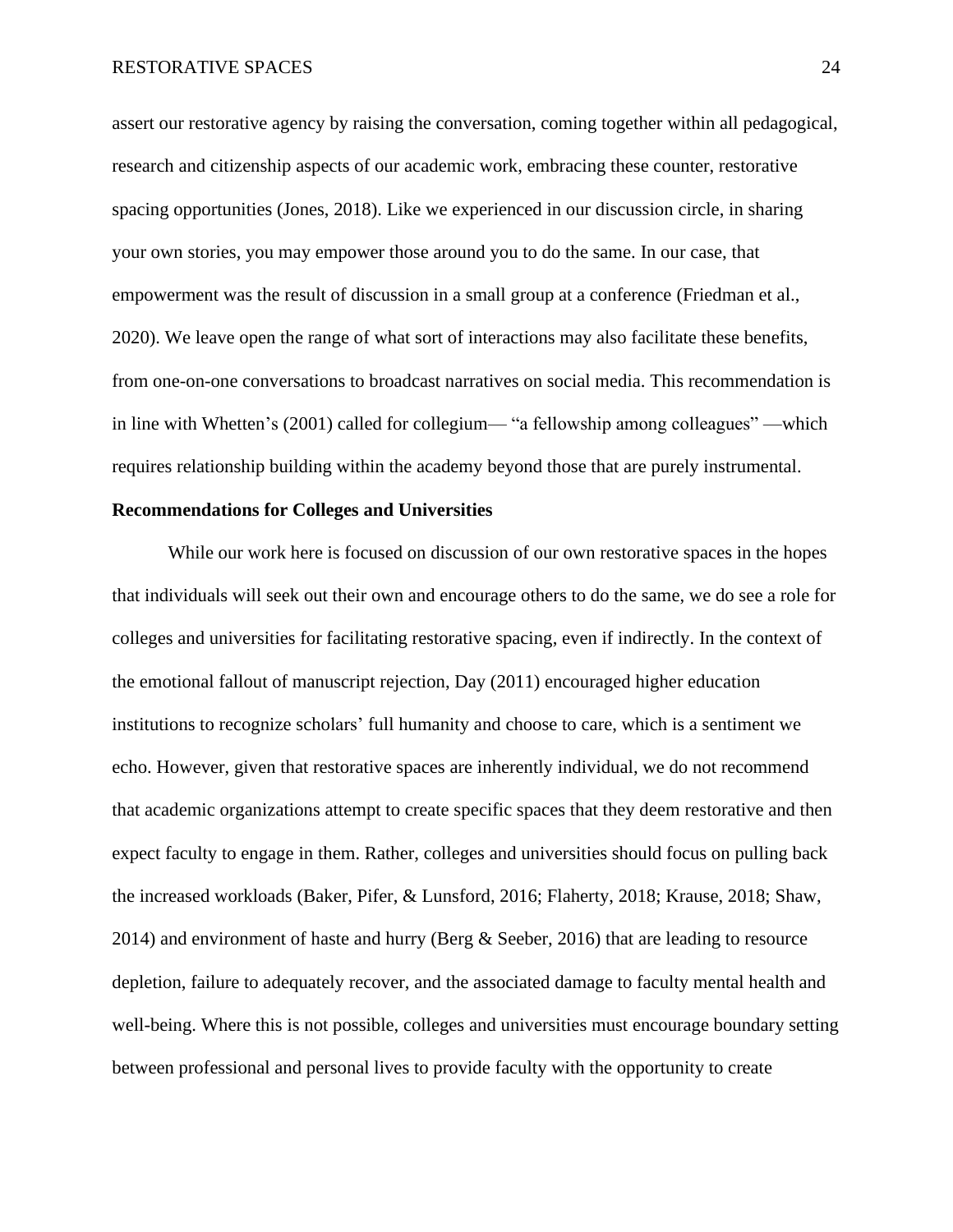restorative spaces outside of work. While doing so will likely positively affect faculty mental health and well-being, which is our primary consideration, it will also likely lead to improved performance, which is certainly a desired outcome for academic organizations, as the resource loss spiral associated with a failure to adequately replenish or recover can have negative effects on performance outcomes (Pang, 2016; ten Brummelhuis & Bakker, 2012).

#### **Conclusion**

The changing academic landscape, resulting in increased workloads and speed, and the nature of academic work is taking a toll on faculty mental health and well-being (Baker, Pifer, & Lunsford, 2016; Flaherty, 2018; Krause, 2018; Shaw, 2014; Smith & Ulus, 2019). Work overload makes replenishment, recovery, and restoration more difficult, resulting in a negative spiral. In this essay, we have focused on one coping tool for reversing this spiral: restorative spaces. Our restorative spaces are as unique as we are, but the results of spending time in them are similar. We provide guidance for individuals wanting to create their own restorative spaces, but we must go further. When we consider our own sharing about our restorative spaces, what is most evident is that such restorative conversations represent not the end at all, but hopefully a new beginning within academia—capturing a wider conversation which reconnects us in a more critical and emancipated sense, by listening to what is precious to us, spatially, socially and sacred within and outside our working lives. Our hope is that this restorative turn offers a corporeal and affective pathway to assert our collective agency on a managerialist system, which desperately needs the passionate politics of generosity (Diprose, 2002).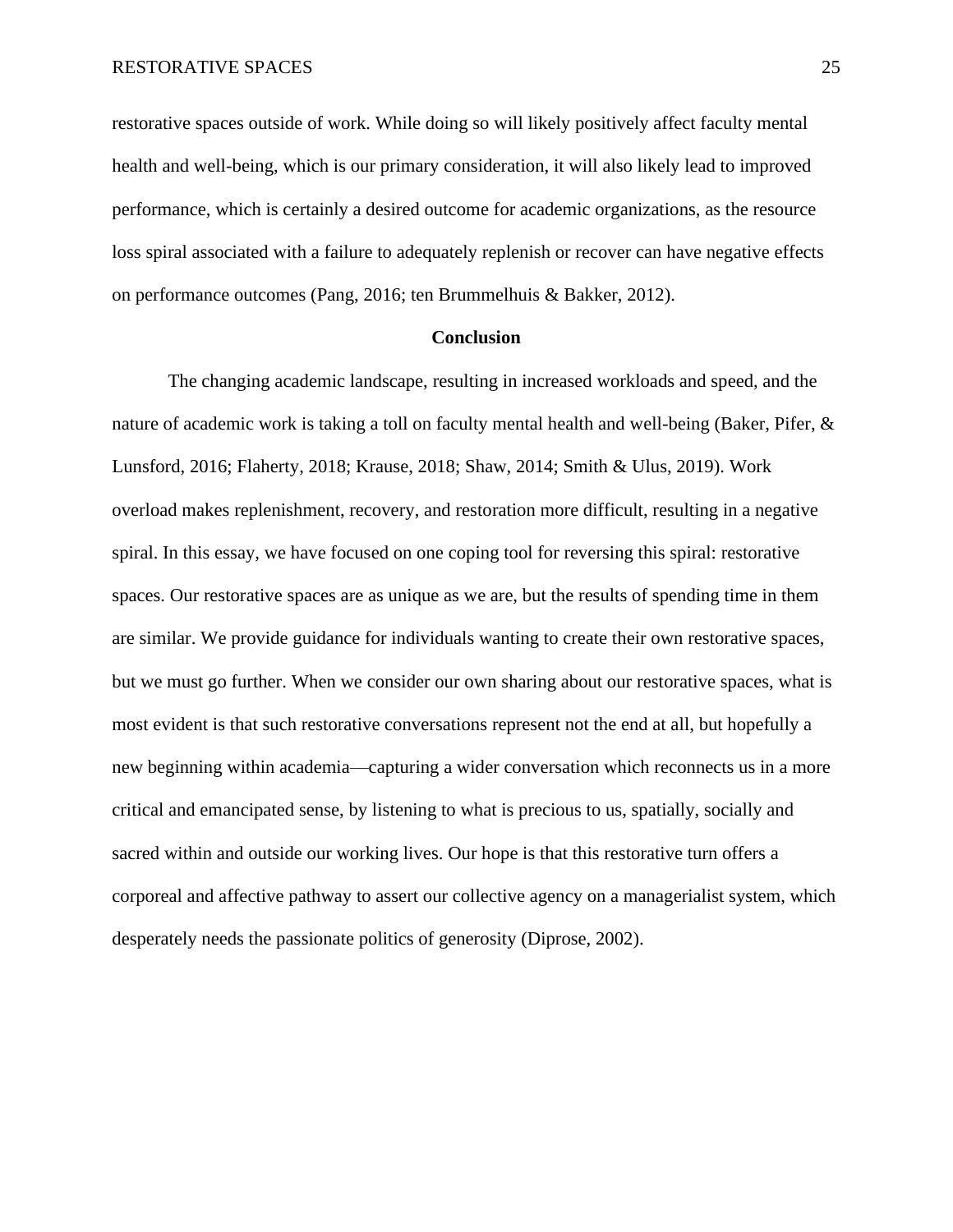#### **References**

- Baker, V. L. Pifer, M. J., & Lunsford, L. G. (2016). Faculty challenges across rank in liberal arts colleges: A human resources perspective. *Journal of Faculty Development, 30*(1), 21-27.
- Berg, M., & Seeber, B. K. (2016). *The Slow Professor: Challenging the Culture of Speed in the Academy.* Toronto, Canada: University of Toronto Press.
- Berto, R. (2014). The role of nature in coping with psycho-physiological stress: A literature review on restorativeness. *Behavioral Sciences, 4*(4), 394-409.
- Bristow, A., Robinson, S., & Ratle, O. (2019). Academic arrhythmia: Disruption, dissonance, and conflict in the early-career rhythms of CMS academics. *Academic of Management Learning & Education, 18*(2), 241-260.
- Brower, H. H. (2013). From the editors: Professor as calling. *Academy of Management Learning & Education, 12*(4), 537-539.
- Bunderson, J. S., & Thompson, J. A. (2009). The call of the wild: Zookeepers, callings, and the double-edged sword of deeply meaningful work. *Administrative Science Quarterly, 54,*  32-57.
- Carnevale, A. T., Gainer, L. J., & Meltzer, A. S. (1990). *Workplace basics: The essential skills employers want*. San Francisco: Jossey-Bass.
- Chanler, M. (2019). 2019 global talent trends: the four trends transforming your workplace. Report, LinkedIn Talent Solutions, US.
- Craig, R., Amernic, J., & Tourish, D. (2014). Perverse audit culture and accountability of the modern public university. *Financial Accountability & Management, 30*(1), 1-24.
- Davidson, O. B., Westman, M., Cohen-Charash, Y., Hammer, L. B., Kluger, A. N., Krausz, M., Maslach, C., O'Driscoll, M., Perrewe, P. L., Quick, J. C., Rosenblatt, Z., & Spector, P. E.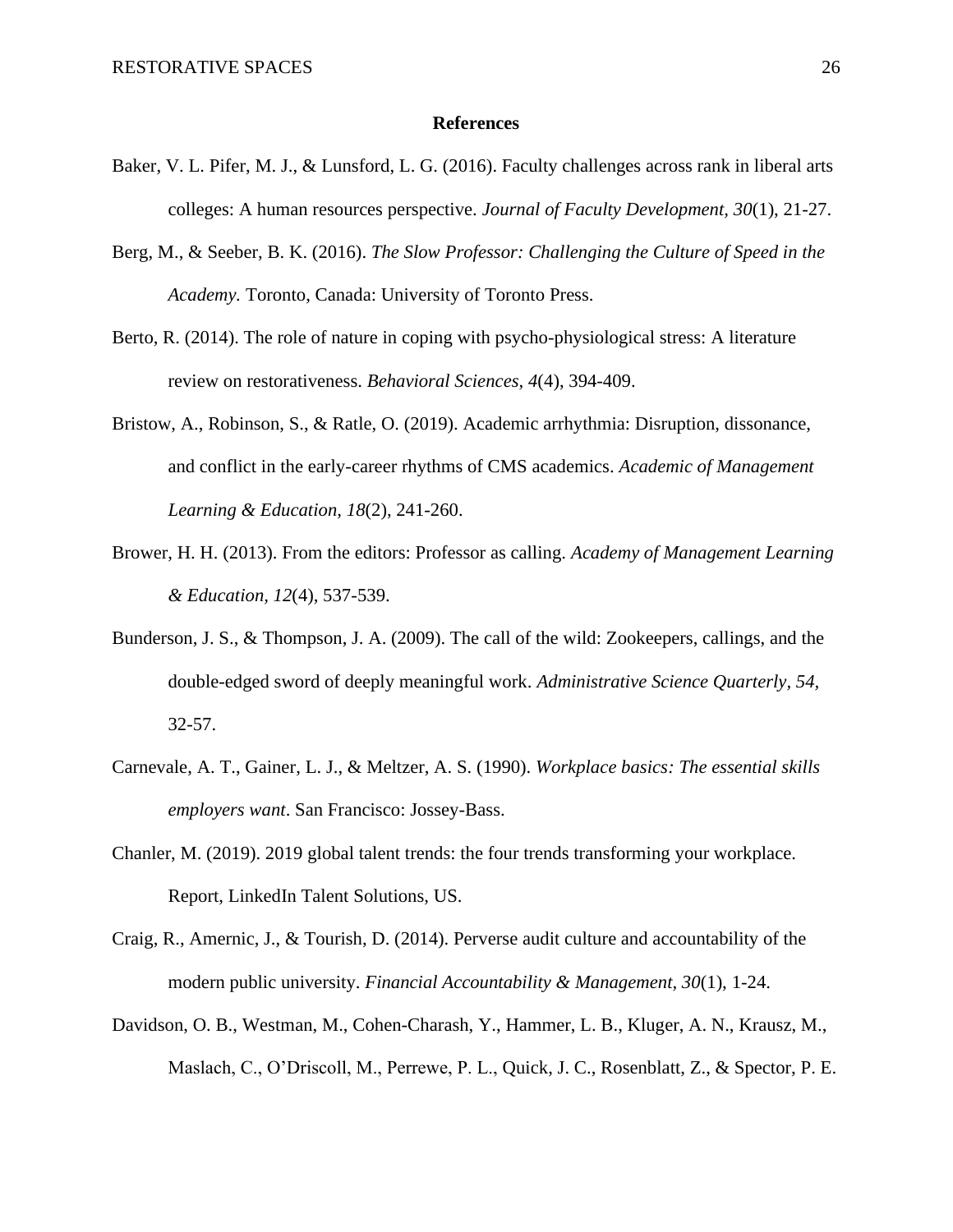(2010). Sabbatical leave: Who gains and how much? *Journal of Applied Psychology, 95*(5), 953-964.

- Day, N. E. (2011). The silent majority: Manuscript rejection and its impact on scholars. *Academy of Management Learning & Education, 10*(4), 704-718.
- DeArmond, S., Matthews, R. A., & Bunk, J. (2014). Workload and procrastination: The roles of psychological detachment and fatigue. *International Journal of Stress Management, 21*(2), 137-161.
- Diprose, R. (2002). *Corporeal Generosity: On Giving With Nietzsche, Merleau-Ponty and Levinas*. New York, NY: SUNY.
- Etzion, D., Eden, D., & Lapidot, Y. (1998). Relief from job stressors and burnout: Reserve service as a respite. *Journal of Applied Psychology, 83*(4), 577-585.
- Flaherty, C. (2018). Less is more: College and university administrators discuss how to thoughtfully reduce faculty duties, to help them advance their best work. *Inside Higher Ed.* Retrieved from: https://www.insidehighered.com/news/2018/01/26/college-anduniversity-administrators-discuss-how-thoughtfully-reduce-faculty-duties.
- Flaxman, P. E., Bond, F. W., & Kinman, G. (2012). Academics' experiences of a respite from work: Effects of self-critical perfectionism and perseverative cognition on postrespite well-being. *Journal of Applied Psychology, 97*(4), 854-865.
- Friedman, V., Robinson, S., Egan, M., Jones, D., Rhew, N., & Sama, L. (2020). Meandering as method for conversational learning and collaborative inquiry. *Journal of Management Education.* Advance online publication. doi:10.1177/1052562920934151.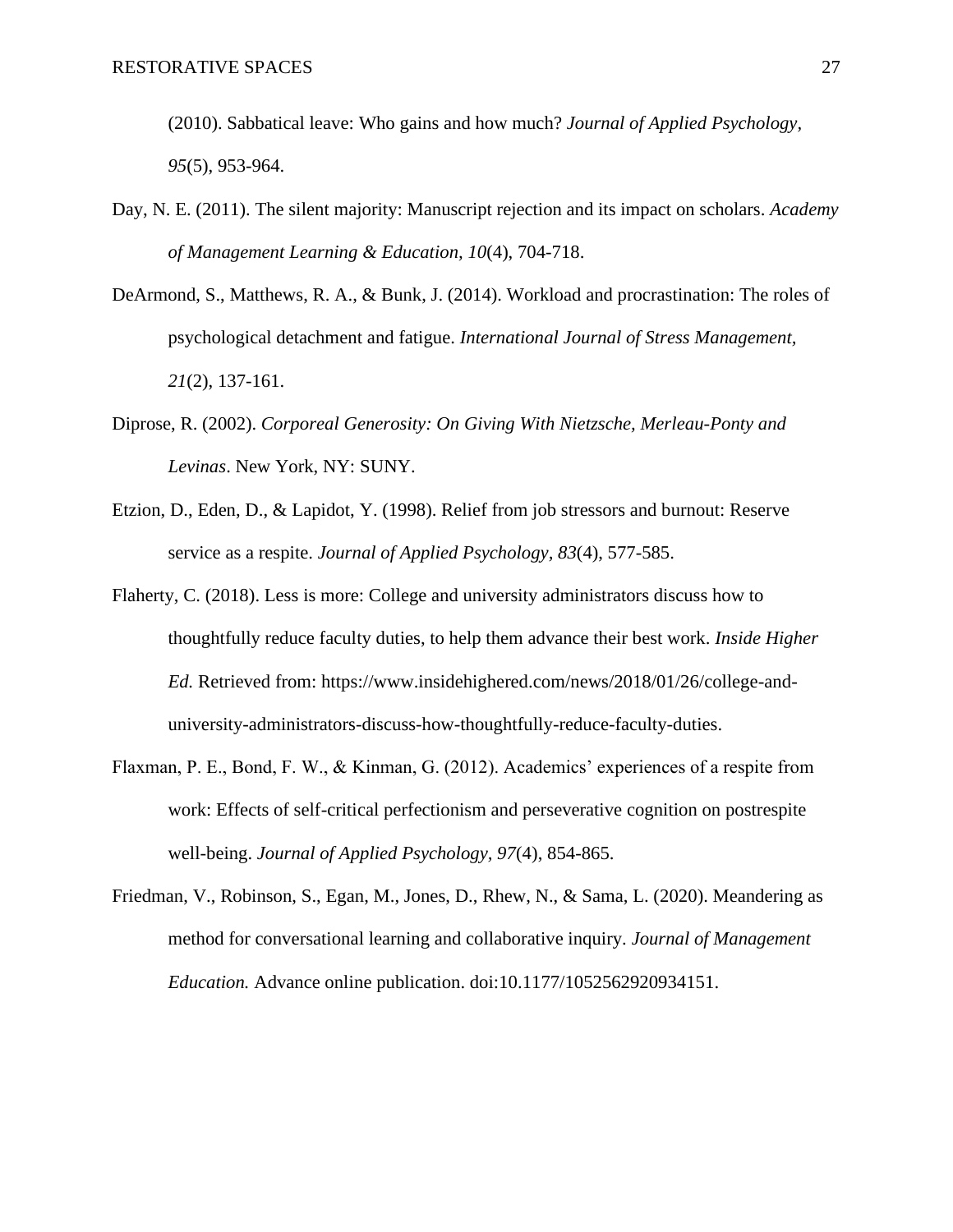- Fritz, C., & Sonnentag, S. (2006). Recovery, well-being, and performance-related outcomes: The role of workload and vacation experiences. *Journal of Applied Psychology, 91*(4), 936- 945.
- Gaultney, J. F. (2010). The prevalence of sleep disorders in college students: Impact on academic performance. *Journal of American College Health, 59*(2), 91-97.
- Halbesleben, J. R. B., Neveu, J-P., Paustian-Underdahl, S. C., & Westman, M. (2014). Getting to the "COR": Understanding the role of resources in conservation of resources theory. *Journal of Management, 40*(5), 1334-1364.
- Harley, B. (2019). Confronting the crisis of confidence in management studies: Why senior scholars need to stop setting a bad example. *Academy of Management Learning & Education, 18*(2), 286-297.
- Harley, S., Muller-Camen, M., & Collin, A. (2004). From academic communities to managed organisations: The implications for academic careers in UK and German universities. *Journal of Vocational Behavior, 64,* 329-345.
- Hobfoll, S. E. (1989). Conservation of resources: A new attempt at conceptualizing stress. *American Psychologist, 44,* 513-524.
- Horn, S. A. (2016). The social and psychological costs of peer review: Stress and coping with manuscript rejection. *Journal of Management Inquiry, 25*(1), 11-26.
- Hunter, E. M., & Wu, C. (2016). Give me a *better* break: Choosing workday break activities to maximize resource recovery. *Journal of Applied Psychology, 101*(2), 302-311.
- Jones, D. R. (2014). Restorative counter-spacing for academic sustainability. *Organization & Environment, 27*(3), 297-314.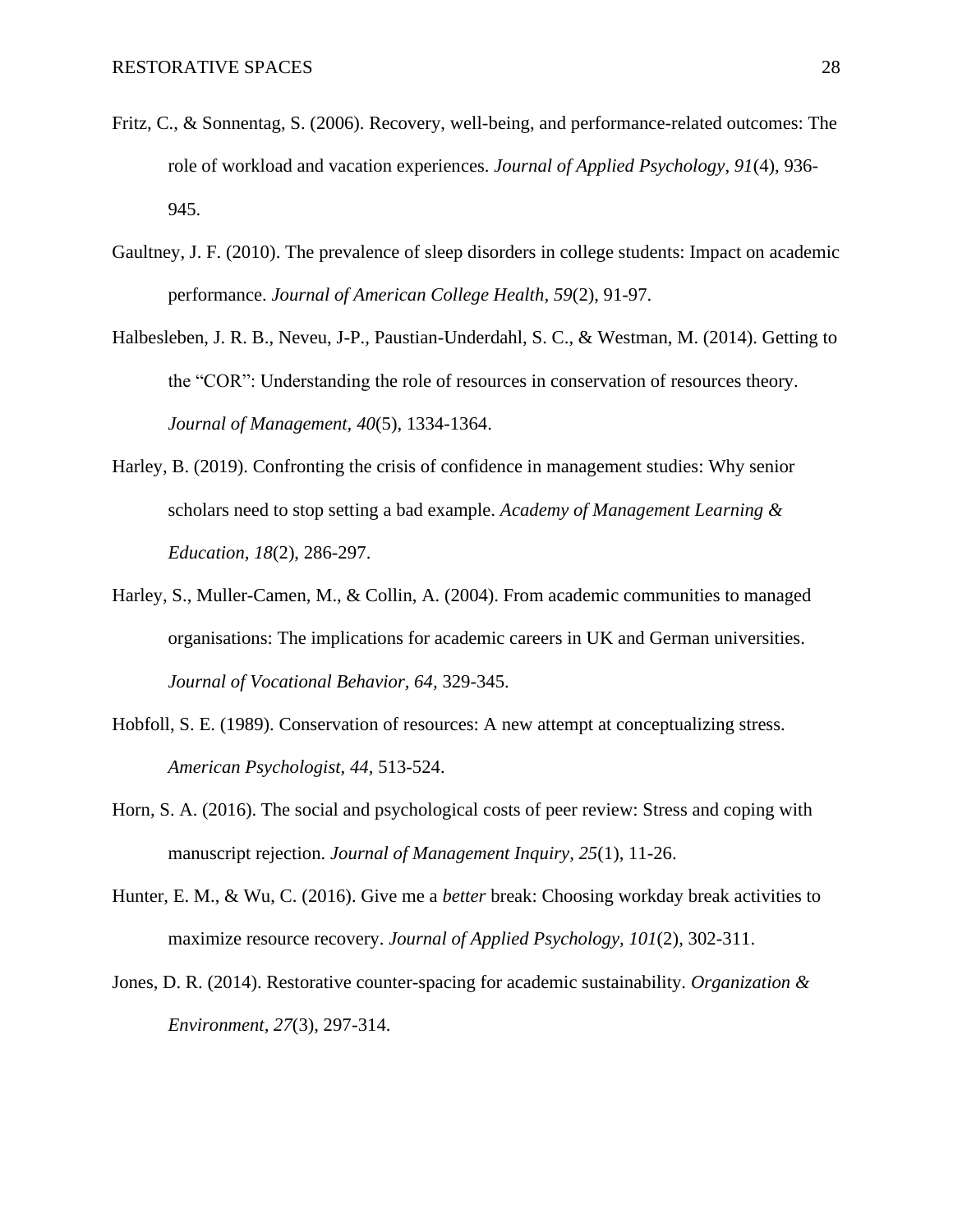- Jones, D. R. (2018). Could slow be beautiful? Academic counter-spacing within and beyond "The Slow Swimming Club." *Journal of Management Inquiry, 27*(4), 430-435.
- Kaplan, R. (1993). The role of nature in the context of the workplace. *Landscape and Urban Planning, 26*, 193-201.
- Kaplan, R., & Kaplan, S. (1989). *The Experience of Nature: A Psychological Perspective*. Cambridge, UK: Cambridge University Press.
- Kaplan, S. (1995). The restorative benefits of nature: Toward an integrative framework. *Journal of Environmental Psychology, 15,* 169-182.
- Kenny, J. (2018). Re-empowering academics in a corporate culture: An exploration of workload and performativity in a university. *Higher Education, 75,* 365-380.
- Kovoor-Misra, S. (2012). Academic decathletes: Insights from the metaphor and an exemplar. *Journal of Management Inquiry, 21*(3), 279-296.
- Kraimer, M. L., Greco, L., Seibert, S. E., & Sargent, L. D. (2019). An investigation of academic career success: The new tempo of academic life. *Academy of Management Learning & Education, 18*(2), 128-152.
- Krause, G. (2018). We must confront the culture of overwork to tackle academia's mental health crisis. *Times Higher Education.* Retrieved from: https://www.timeshighereducation.com/blog/we-must-confront-culture-overwork-tackle-

academias-mental-health-crisis.

Lippman, L., Atienza, A., Rivers, A., et al. (2008). A developmental perspective on college and workplace readiness. Report, Child Trends and the Bill and Melinda Gates Foundation, USA.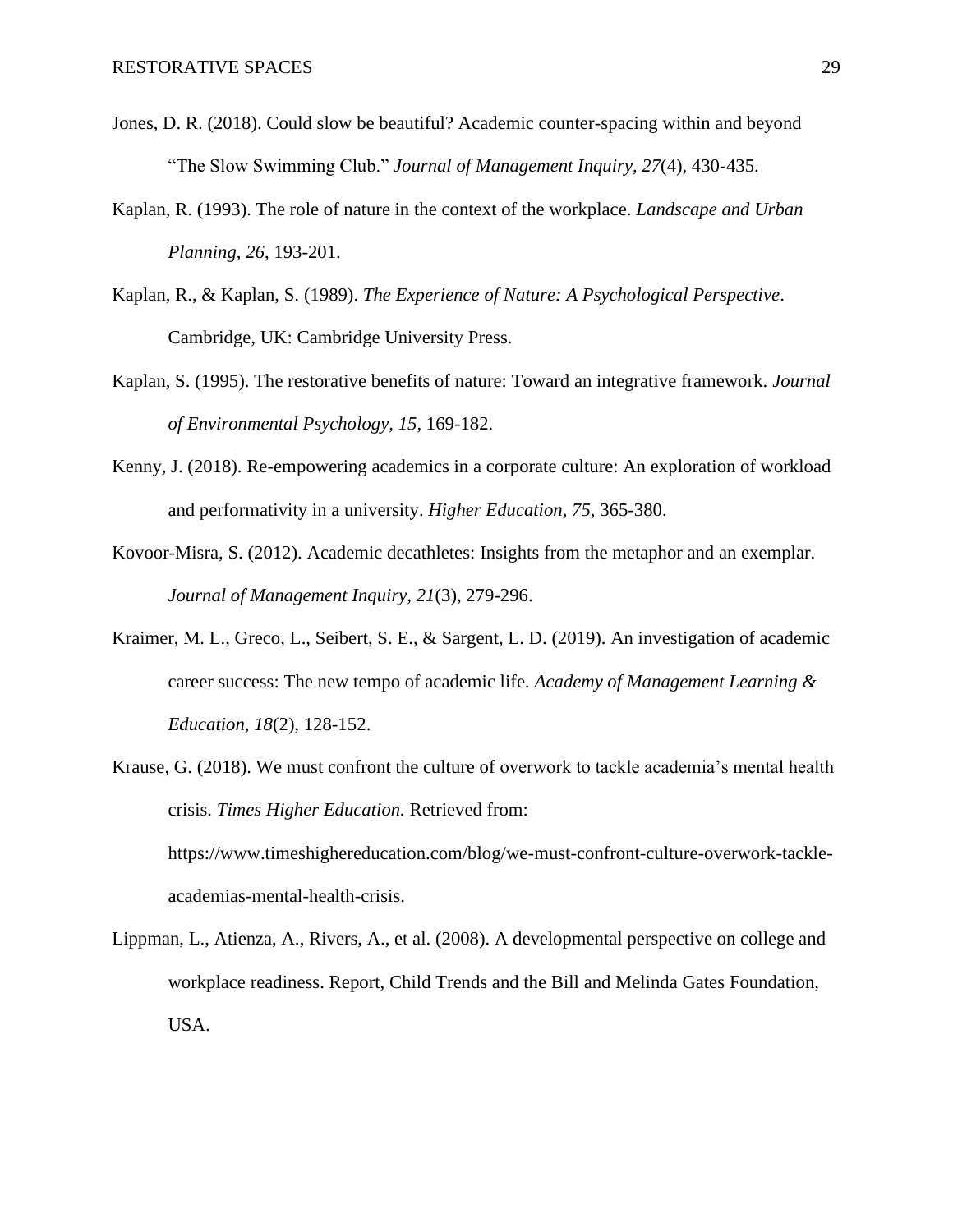- Matthews, V. (2017). Mental health at business school: 'The anxiety was overwhelming.' *Financial Times.* Retrieved from: [https://www.ft.com/content/e3824c38-81c3-11e7-94e2](https://www.ft.com/content/e3824c38-81c3-11e7-94e2-c5b903247afd) [c5b903247afd.](https://www.ft.com/content/e3824c38-81c3-11e7-94e2-c5b903247afd)
- Meijman, T. F., & Mulder, G. (1998). Psychological aspects of workload. In P. J. D. Drenth & H. Thierry (Eds.), *Handbook of work and organizational psychology, volume 2: Work psychology* (pp. 5-33). Hove, England: Psychology.
- Mitchell, T. R. (2007). The academic life: Realistic changes needed for business school students and faculty. *Academy of Management Learning & Education, 6*(2), 236-251.
- Mudrak, J., Zabrodska, K., Kveton, P., Jelinek, M., Blatny, M., Solcova, I., & Machovcova, K. (2018). Occupational well-being among university faculty: A job demands-resources model. *Research in Higher Education, 59,* 325-348.
- Pang, A. S. K. (2016). *Rest: Why You Get More Done When You Work Less*. New York, NY: Basic Books.
- Paul, M. (2017). *An oasis in time: How a day of rest can save your life.* Emmaus, PA: Rodale Books.
- Shaw, C. (2014). Overworked and isolated: Work pressure fuels mental illness in academia. *The Guardian*. Retrieved from: https://www.theguardian.com/higher-educationnetwork/blog/2014/may/08/work-pressure-fuels-academic-mental-illness-guardian-studyhealth
- Smith, C., & Ulus, E. (2019). Who cares for academics? We need to talk about emotional wellbeing including what we avoid and intellectualize through macro-discourses. *Organization*. Advance online publication.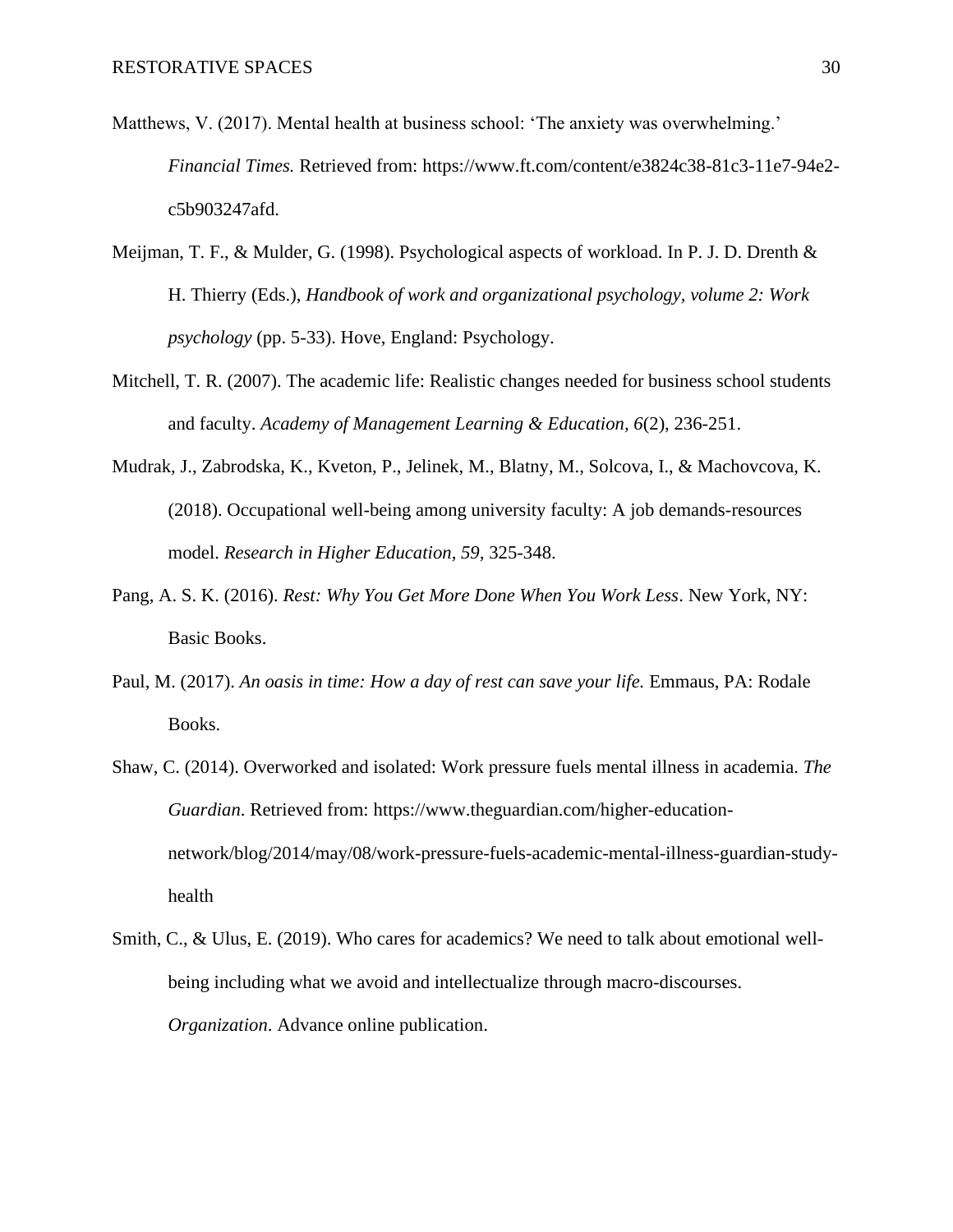- Sonnentag, S. (2003). Recovery, work engagement, and proactive behavior: A new look at the interface between nonwork and work. *Journal of Applied Psychology, 88*(3), 518-528.
- Sonnentag, S., Arbeus, H., Mahn, C., & Fritz, C. (2014). Exhaustion and lack of psychological detachment from work during off-job time: Moderator effects of time pressure and leisure experiences. *Journal of Occupational Health Psychology, 19*(2), 206-216.
- Sonnentag, S., Binnewies, C., & Mojza, E. (2008). "Did you have a nice evening?" A day-level study on recovery experiences, sleep, and affect. *Journal of Applied Psychology, 93*, 674- 684.
- Stixrud, W. R. (2012). Why stress is such a big deal. *Journal of Management Education, 36*(2), 135-142.
- Strati, A. (2007). Sustainable knowledge and practice-based learning. *Management Learning*, *38*, 61–77.
- ten Brummelhuis, L. L., & Bakker, A. B. (2012). Staying engaged during the week: The effect of off-job activities on next day work engagement. *Journal of Occupational Health Psychology, 17*(4), 445-455.
- Thomas, K. (2014). We don't want anyone to know, say depressed academics. *The Guardian.*  Retrieved from: https://www.theguardian.com/higher-educationnetwork/blog/2014/may/08/academics-mental-health-suffering-silence-guardian-survey
- van Veldhoven, M. (2008). Need for recovery after work: An overview of construct, measurement, and research. In J. Houdmont & S. Leka (Eds.), *Occupational Health Psychology: European Perspectives on Research, Education, and Practice, Volume 3,*  (pp. 1-25). Nottingham, England: Nottingham University Press.